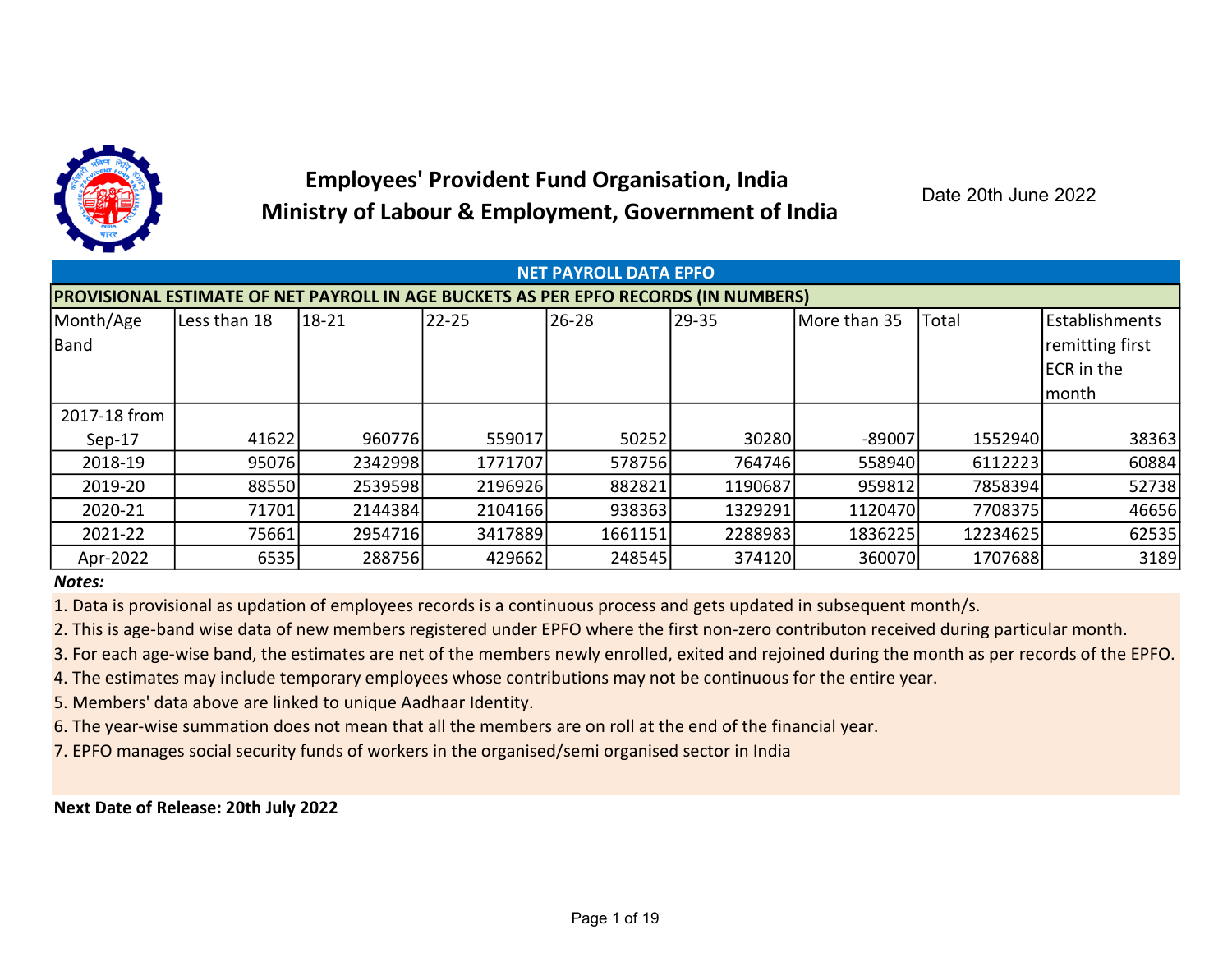|              |                                            | Report due on 20-Jun-2022             |                                                                           |                    |
|--------------|--------------------------------------------|---------------------------------------|---------------------------------------------------------------------------|--------------------|
|              |                                            | 2017-18 (from Sep-2017)               |                                                                           |                    |
| Age          | <b>Number of</b><br>new EPF<br>subscribers | <b>Number of</b><br>members<br>exited | <b>Number of</b><br>exited<br>members who<br>rejoined and<br>resubscribed | <b>Net Payroll</b> |
|              | (a)                                        | (b)                                   | (c)                                                                       | (d)                |
| Less than 18 | 56945                                      | 15835                                 | 512                                                                       | 41622              |
| $18 - 21$    | 1956512                                    | 1057787                               | 62051                                                                     | 960776             |
| 22-25        | 2273547                                    | 1897129                               | 182599                                                                    | 559017             |
| 26-28        | 1107156                                    | 1218735                               | 161831                                                                    | 50252              |
| 29-35        | 1523720                                    | 1728655                               | 235215                                                                    | 30280              |
| More than 35 | 1539524                                    | 1809648                               | 181117                                                                    | $-89007$           |
| <b>Total</b> | 8457404                                    | 7727789                               | 823325                                                                    | 1552940            |
|              |                                            | 2018-19                               |                                                                           |                    |
|              | <b>Number of</b><br>new EPF                | <b>Number of</b><br>members           | <b>Number of</b><br>exited<br>members who<br>rejoined and                 |                    |
| Age          | subscribers                                | exited                                | resubscribed                                                              | <b>Net Payroll</b> |
|              | (a)                                        | (b)                                   | (c)                                                                       | (d)                |
| Less than 18 | 119121                                     | 30082                                 | 6037                                                                      | 95076              |
| $18 - 21$    | 3466827                                    | 1652918                               | 529089                                                                    | 2342998            |
| 22-25        | 3639959                                    | 2992679                               | 1124427                                                                   | 1771707            |
| 26-28        | 1740667                                    | 1976489                               | 814578                                                                    | 578756             |
| 29-35        | 2445396                                    | 2793393                               | 1112743                                                                   | 764746             |
| More than 35 | 2532379                                    | 2851380                               | 877941                                                                    | 558940             |
| <b>Total</b> | 13944349                                   | 12296941                              | 4464815                                                                   | 6112223            |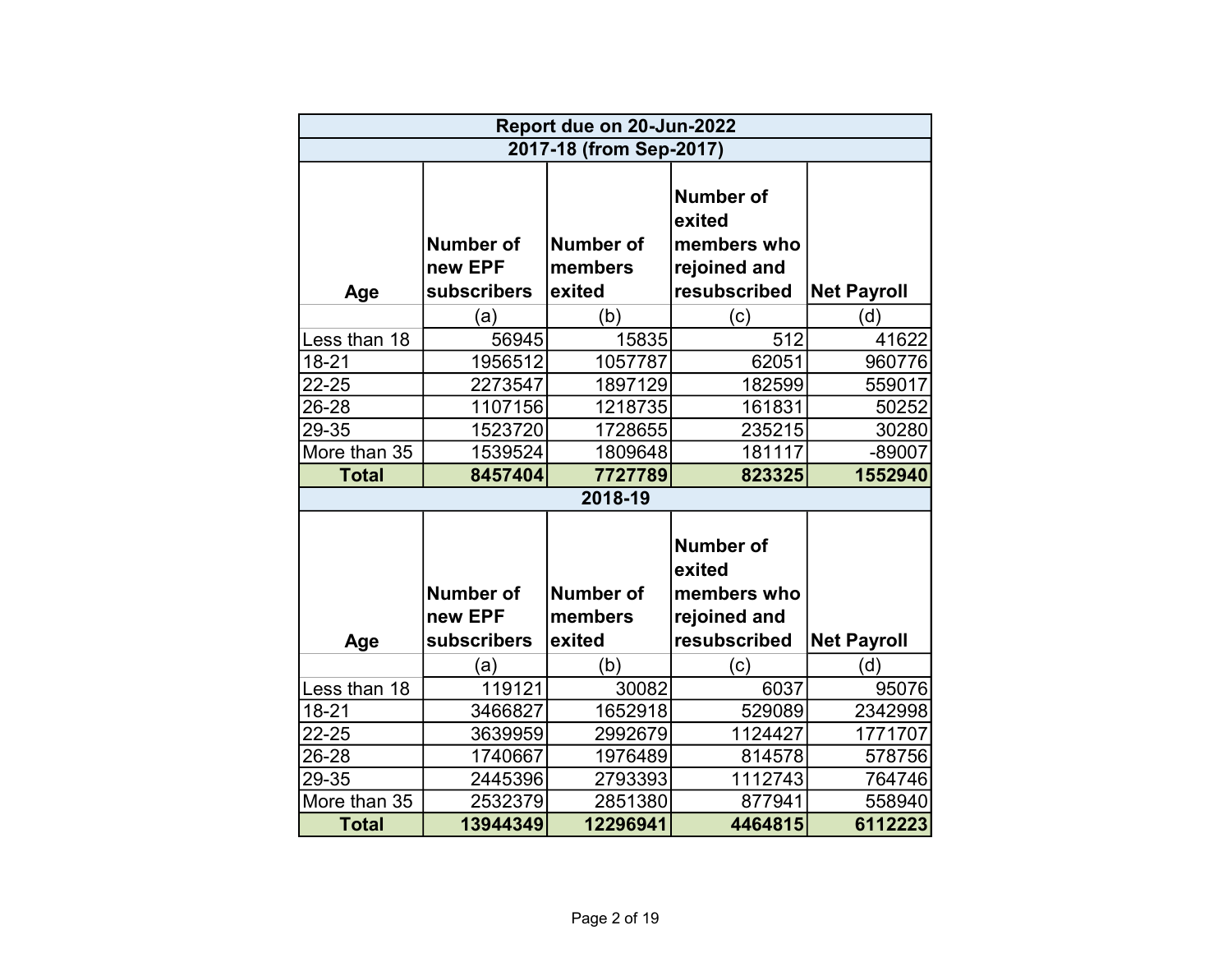|                              |                                     | 2019-20                               |                                                                           |                    |
|------------------------------|-------------------------------------|---------------------------------------|---------------------------------------------------------------------------|--------------------|
|                              | Number of<br>new EPF<br>subscribers | <b>Number of</b><br>members<br>exited | <b>Number of</b><br>exited<br>members who<br>rejoined and<br>resubscribed | <b>Net Payroll</b> |
| Age                          | (a)                                 | (b)                                   | (c)                                                                       | (d)                |
| Less than 18                 | 102287                              | 27335                                 | 13598                                                                     | 88550              |
| $18 - 21$                    | 2946216                             | 1429927                               | 1023309                                                                   | 2539598            |
| 22-25                        | 2872450                             | 2676071                               | 2000547                                                                   | 2196926            |
| 26-28                        | 1282625                             | 1753635                               | 1353831                                                                   | 882821             |
| 29-35                        | 1873929                             | 2562761                               | 1879519                                                                   | 1190687            |
| More than 35                 | 1963176                             | 2547185                               | 1543821                                                                   | 959812             |
| <b>Total</b>                 | 11040683                            | 10996914                              | 7814625                                                                   | 7858394            |
|                              |                                     | 2020-21                               |                                                                           |                    |
|                              | <b>Number of</b><br>new EPF         | <b>Number of</b><br>members           | <b>Number of</b><br>exited<br>members who<br>rejoined and                 |                    |
|                              | subscribers                         | exited                                | resubscribed                                                              | <b>Net Payroll</b> |
| Age                          | (a)                                 | (b)                                   | (c)                                                                       | (d)                |
| Less than 18                 | 83347                               | 18717                                 | 7071                                                                      | 71701              |
| 18-21                        | 2309151                             | 1050990                               | 886223                                                                    | 2144384            |
| 22-25                        | 2090123                             | 2215865                               | 2229908                                                                   | 2104166            |
| 26-28                        | 908664                              | 1505811                               | 1535510                                                                   | 938363             |
| 29-35                        | 1434322                             | 2342131                               | 2237100                                                                   | 1329291            |
|                              |                                     |                                       |                                                                           |                    |
| More than 35<br><b>Total</b> | 1723291<br>8548898                  | 2649523<br>9783037                    | 2046702<br>8942514                                                        | 1120470<br>7708375 |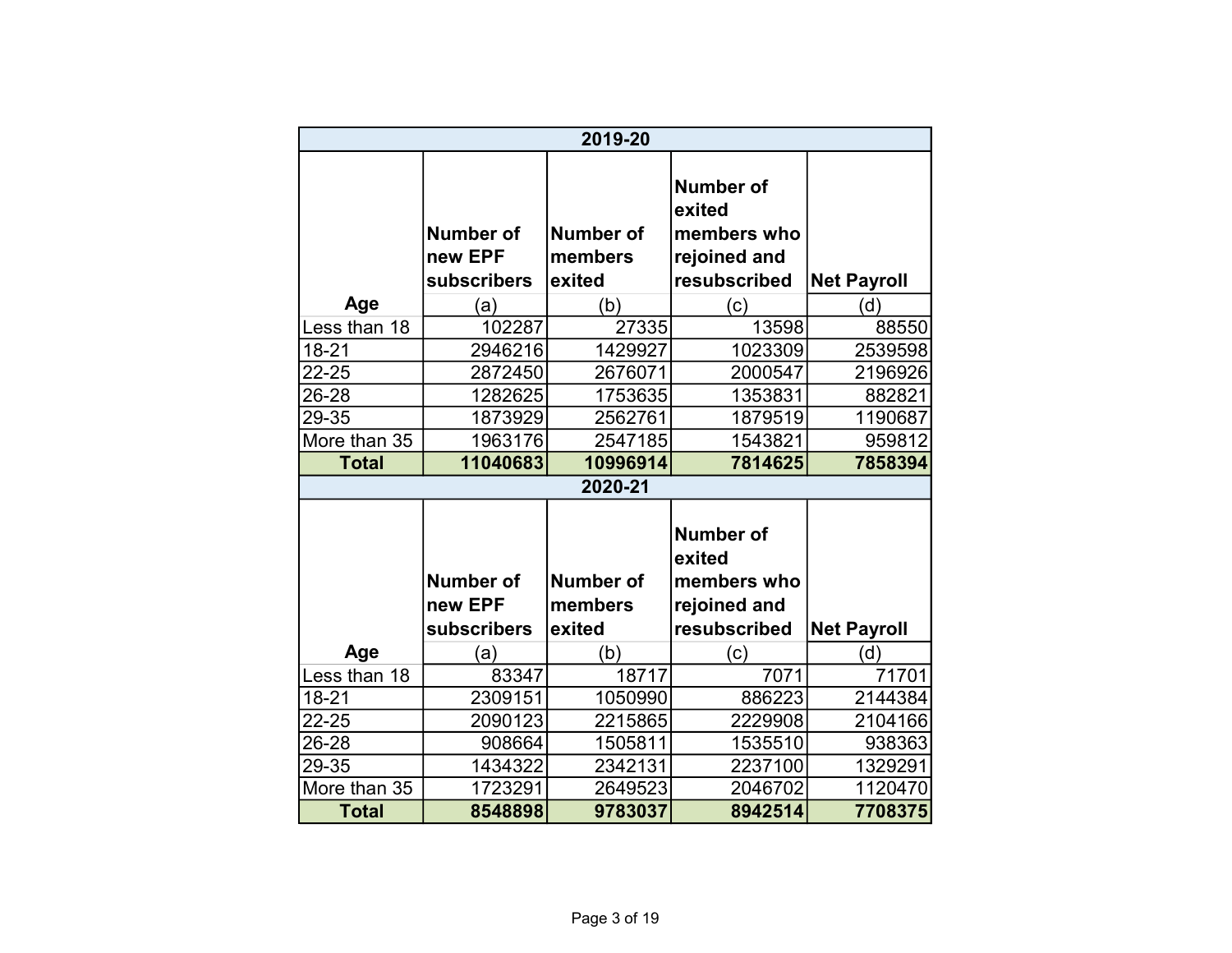|              |                                            | 2021-22                               |                                                                           |                    |
|--------------|--------------------------------------------|---------------------------------------|---------------------------------------------------------------------------|--------------------|
|              | Number of<br>new EPF<br>subscribers        | <b>Number of</b><br>members<br>exited | <b>Number of</b><br>exited<br>members who<br>rejoined and<br>resubscribed | <b>Net Payroll</b> |
| Age          | (a)                                        | (b)                                   | (c)                                                                       | (d)                |
| Less than 18 | 89352                                      | 22329                                 | 8638                                                                      | 75661              |
| $18 - 21$    | 3098062                                    | 1294808                               | 1151462                                                                   | 2954716            |
| 22-25        | 2929491                                    | 2771213                               | 3259611                                                                   | 3417889            |
| 26-28        | 1185764                                    | 1961274                               | 2436661                                                                   | 1661151            |
| 29-35        | 1716347                                    | 2973940                               | 3546576                                                                   | 2288983            |
| More than 35 | 1846047                                    | 2968188                               | 2958366                                                                   | 1836225            |
| <b>Total</b> | 10865063                                   | 11991752                              | 13361314                                                                  | 12234625           |
|              |                                            | April 2022                            |                                                                           |                    |
|              | <b>Number of</b><br>new EPF<br>subscribers | <b>Number of</b><br>members<br>exited | <b>Number of</b><br>exited<br>members who<br>rejoined and<br>resubscribed | <b>Net Payroll</b> |
| Age          | (a)                                        | (b)                                   | (c)                                                                       | (d)                |
| Less than 18 | 6680                                       | 605                                   | 460                                                                       | 6535               |
| 18-21        | 246391                                     | 36503                                 | 78868                                                                     | 288756             |
| 22-25        | 248549                                     | 90203                                 | 271316                                                                    | 429662             |
| 26-28        | 102240                                     | 63762                                 | 210067                                                                    | 248545             |
| 29-35        | 149295                                     | 95980                                 | 320805                                                                    | 374120             |
| More than 35 | 169597                                     | 92719                                 | 283192                                                                    | 360070             |
| <b>Total</b> | 922752                                     | 379772                                | 1164708                                                                   | 1707688            |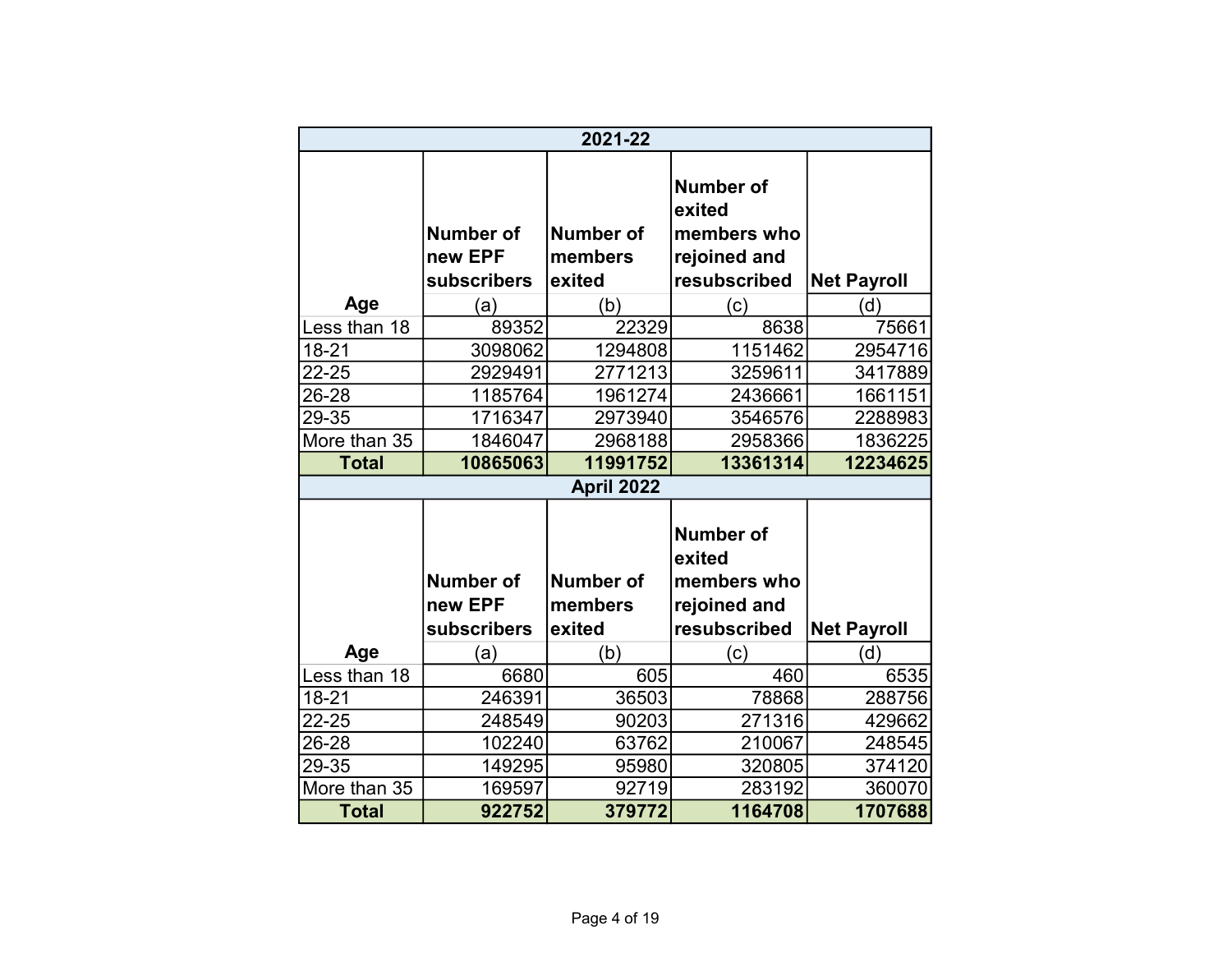**Net New Subscribers data:** 

Since April, 2018 EPFO has been releasing payroll data covering the period September 2017 onward. The data of exited members is based on the claims submitted by the individuals/establishments and the exit data uploaded by employers, whereas number of new subscribers is based on the Universal Account Number (UAN) generated in the system and have received non-zero subscription. The number of exited members in the above table includes the members who joined prior to September 2017 and exited during the period September 2017 onward.

In order to provide further details of payroll data from September 2017 onward, data regarding net new subscribers is also presented below. In this format, there is no change in Column (a) from the earlier format. In Column (b), exited members shown are out of column (a) who have joined on or after September 2017. Column (c) is the number of exited members earlier reported in column (b) who re-joined and re-subscribed.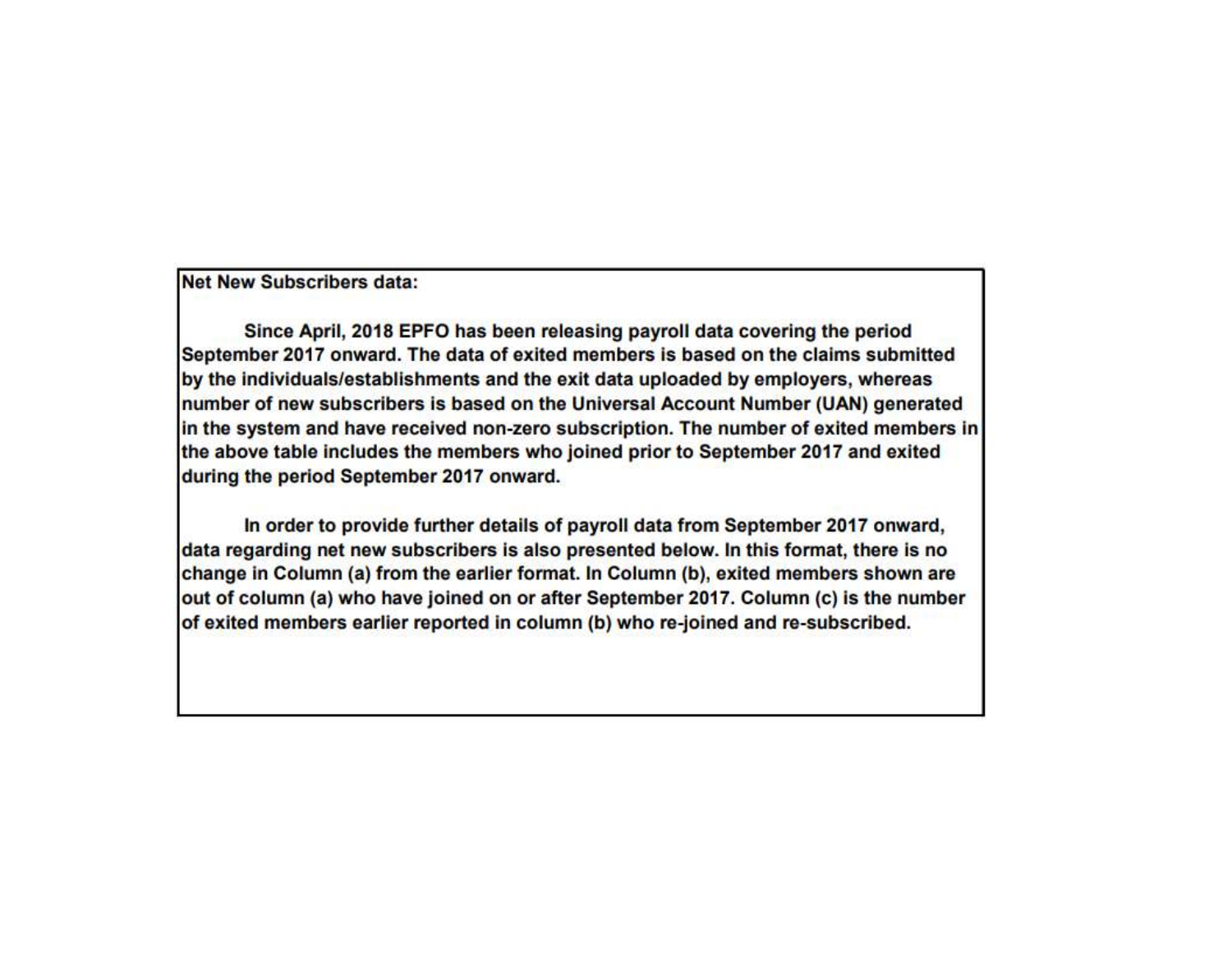|              |                                            | Report due on 20-Jun-2022                                                                |                                                            |                                          |
|--------------|--------------------------------------------|------------------------------------------------------------------------------------------|------------------------------------------------------------|------------------------------------------|
|              |                                            | 2017-18 (from Sep-2017)                                                                  |                                                            |                                          |
| Age          | <b>Number of</b><br>new EPF<br>subscribers | Number of new<br>members who<br>joined in or after members who<br>Sep-2017 and<br>exited | <b>Number of</b><br>exited<br>rejoined and<br>resubscribed | <b>Net new EPF</b><br><b>Subscribers</b> |
|              | (a)                                        | (b)                                                                                      | (c)                                                        | (d)                                      |
| Less than 18 | 56948                                      | 5388                                                                                     | 206                                                        | 51766                                    |
| 18-21        | 1956512                                    | 312213                                                                                   | 20151                                                      | 1664450                                  |
| 22-25        | 2273545                                    | 344088                                                                                   | 27149                                                      | 1956606                                  |
| 26-28        | 1107157                                    | 152817                                                                                   | 11486                                                      | 965826                                   |
| 29-35        | 1523715                                    | 186712                                                                                   | 13910                                                      | 1350913                                  |
| More than 35 | 1539527                                    | 154124                                                                                   | 9850                                                       | 1395253                                  |
| <b>Total</b> | 8457404                                    | 1155342                                                                                  | 82752                                                      | 7384814                                  |
|              |                                            | 2018-19                                                                                  |                                                            |                                          |
|              | <b>Number of</b>                           | <b>Number of new</b><br>members who<br>joined in or after members who                    | <b>Number of</b><br>exited                                 |                                          |
|              | new EPF                                    | Sep-2017 and                                                                             | rejoined and                                               | <b>Net new EPF</b>                       |
| Age          | subscribers                                | exited                                                                                   | resubscribed                                               | <b>Subscribers</b>                       |
|              | (a)                                        | (b)                                                                                      | (c)                                                        | (d)                                      |
| Less than 18 | 119123                                     | 20903                                                                                    | 3631                                                       | 101851                                   |
| 18-21        | 3466829                                    | 945294                                                                                   | 256225                                                     | 2777760                                  |
| 22-25        | 3639953                                    | 1113283                                                                                  | 336608                                                     | 2863278                                  |
| 26-28        | 1740666                                    | 504535                                                                                   | 150011                                                     | 1386142                                  |
| 29-35        | 2445397                                    | 621305                                                                                   | 175237                                                     | 1999329                                  |
| More than 35 | 2532381                                    | 548147                                                                                   | 137620                                                     | 2121854                                  |
| <b>Total</b> | 13944349                                   | 3753467                                                                                  | 1059332                                                    | 11250214                                 |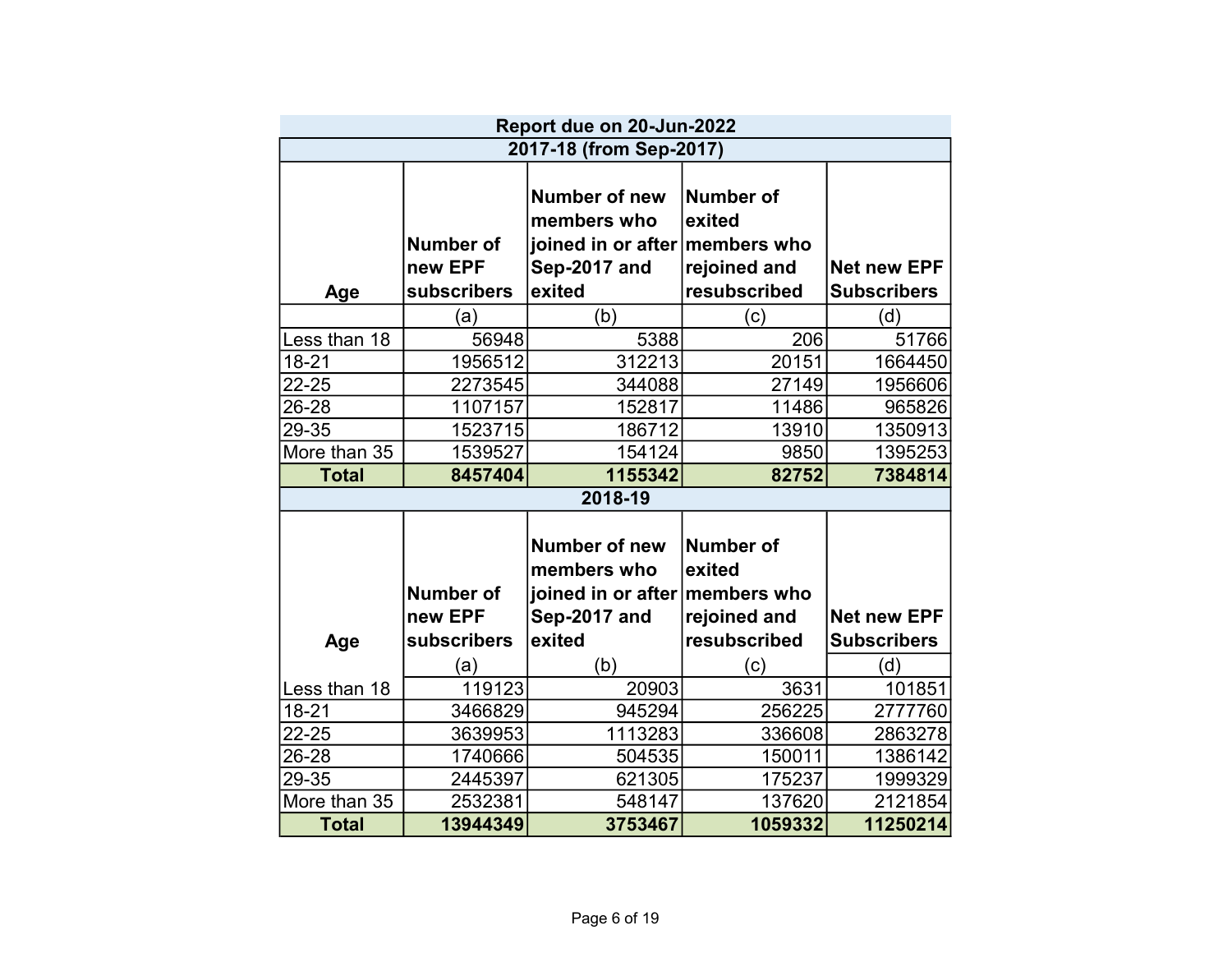|                    |                                            | 2019-20                                                                                         |                                                            |                                          |
|--------------------|--------------------------------------------|-------------------------------------------------------------------------------------------------|------------------------------------------------------------|------------------------------------------|
|                    | <b>Number of</b><br>new EPF<br>subscribers | <b>Number of new</b><br>members who<br>joined in or after members who<br>Sep-2017 and<br>exited | <b>Number of</b><br>exited<br>rejoined and<br>resubscribed | <b>Net new EPF</b><br><b>Subscribers</b> |
| Age                | (a)                                        | (b)                                                                                             | (c)                                                        | (d)                                      |
| Less than 18       | 102287                                     | 20919                                                                                           | 9215                                                       | 90583                                    |
| $18 - 21$<br>22-25 | 2946222                                    | 873302                                                                                          | 548097                                                     | 2621017                                  |
|                    | 2872454                                    | 1176528                                                                                         | 739605                                                     | 2435531                                  |
| 26-28              | 1282636                                    | 538175                                                                                          | 331640                                                     | 1076101                                  |
| 29-35              | 1873949                                    | 677362                                                                                          | 388549                                                     | 1585136                                  |
| More than 35       | 1963261                                    | 615594                                                                                          | 316559                                                     | 1664226                                  |
| <b>Total</b>       | 11040809                                   | 3901880                                                                                         | 2333665                                                    | 9472594                                  |
|                    |                                            | 2020-21                                                                                         |                                                            |                                          |
|                    | <b>Number of</b>                           | <b>Number of new</b><br>members who<br>joined in or after members who                           | <b>Number of</b><br>exited                                 |                                          |
|                    | new EPF                                    | Sep-2017 and                                                                                    | rejoined and                                               | <b>Net new EPF</b>                       |
|                    | subscribers                                | exited                                                                                          | resubscribed                                               | <b>Subscribers</b>                       |
| Age                | (a)                                        | (b)                                                                                             | (c)                                                        | (d)                                      |
| Less than 18       | 83347                                      | 14025                                                                                           | 5421                                                       | 74743                                    |
| 18-21              | 2309151                                    | 619049                                                                                          | 656894                                                     | 2346996                                  |
| 22-25              | 2090123                                    | 941275                                                                                          | 1363582                                                    | 2512430                                  |
| 26-28              | 908664                                     | 453042                                                                                          | 671509                                                     | 1127131                                  |
| 29-35              | 1434322                                    | 594906                                                                                          | 775997                                                     | 1615413                                  |
| More than 35       | 1723291                                    | 594953                                                                                          | 649068                                                     | 1777406                                  |
| <b>Total</b>       | 8548898                                    | 3217250                                                                                         | 4122471                                                    | 9454119                                  |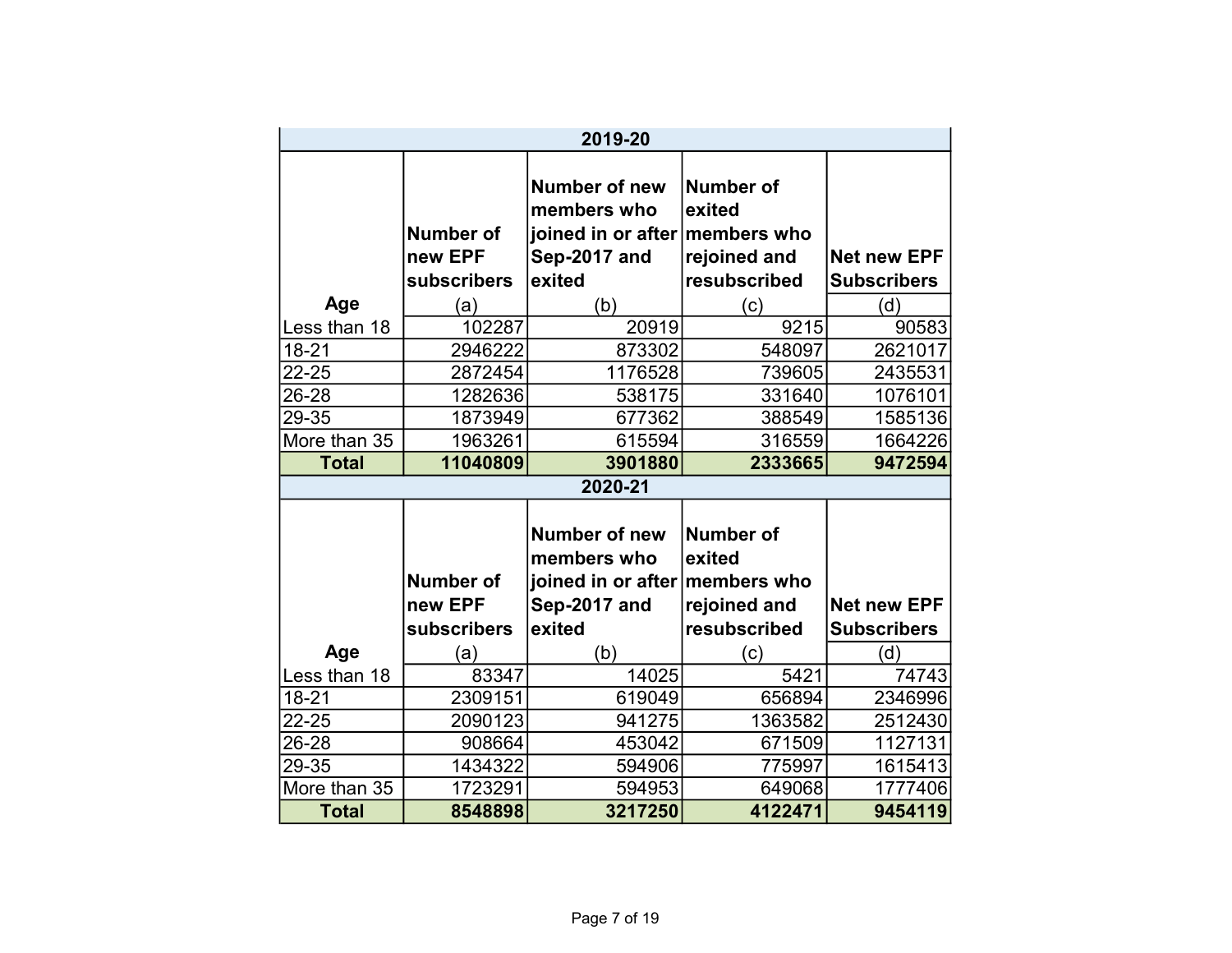|                |                                                   | 2021-22                                                                                                |                                                                   |                                                 |
|----------------|---------------------------------------------------|--------------------------------------------------------------------------------------------------------|-------------------------------------------------------------------|-------------------------------------------------|
| Age            | <b>Number of</b><br>new EPF<br>subscribers<br>(a) | <b>Number of new</b><br>members who<br>joined in or after members who<br>Sep-2017 and<br>exited<br>(b) | <b>Number of</b><br>exited<br>rejoined and<br>resubscribed<br>(c) | <b>Net new EPF</b><br><b>Subscribers</b><br>(d) |
| Less than 18   | 89352                                             | 16517                                                                                                  | 6608                                                              | 79443                                           |
| $18 - 21$      | 3098062                                           | 747021                                                                                                 | 865068                                                            | 3216109                                         |
| 22-25          | 2929491                                           | 1161150                                                                                                | 2259532                                                           | 4027873                                         |
| 26-28          | 1185764                                           | 547676                                                                                                 | 1243162                                                           | 1881250                                         |
| 29-35          | 1716347                                           | 655859                                                                                                 | 1322818                                                           | 2383306                                         |
| More than 35   | 1846047                                           | 617237                                                                                                 | 1003350                                                           | 2232160                                         |
| <b>Total</b>   | 10865063                                          | 3745460                                                                                                | 6700538                                                           | 13820141                                        |
|                |                                                   | April 2022                                                                                             |                                                                   |                                                 |
|                |                                                   | Number of new<br>members who                                                                           | <b>Number of</b><br>exited                                        |                                                 |
|                | <b>Number of</b>                                  | joined in or after members who                                                                         |                                                                   |                                                 |
|                | new EPF                                           | Sep-2017 and                                                                                           | rejoined and                                                      | <b>Net new EPF</b>                              |
|                | subscribers                                       | exited                                                                                                 | resubscribed                                                      | <b>Subscribers</b>                              |
| Age            | (a)                                               | (b)                                                                                                    | (c)                                                               | (d)                                             |
| Less than 18   | 6680                                              | 396                                                                                                    | 379<br>62960                                                      | 6663                                            |
| 18-21<br>22-25 | 246391<br>248549                                  | 21518<br>41225                                                                                         | 199885                                                            | 287833<br>407209                                |
| 26-28          | 102240                                            | 18399                                                                                                  | 116776                                                            | 200617                                          |
| 29-35          | 149295                                            | 19367                                                                                                  | 126166                                                            | 256094                                          |
| More than 35   | 169597                                            | 17299                                                                                                  | 97302                                                             | 249600                                          |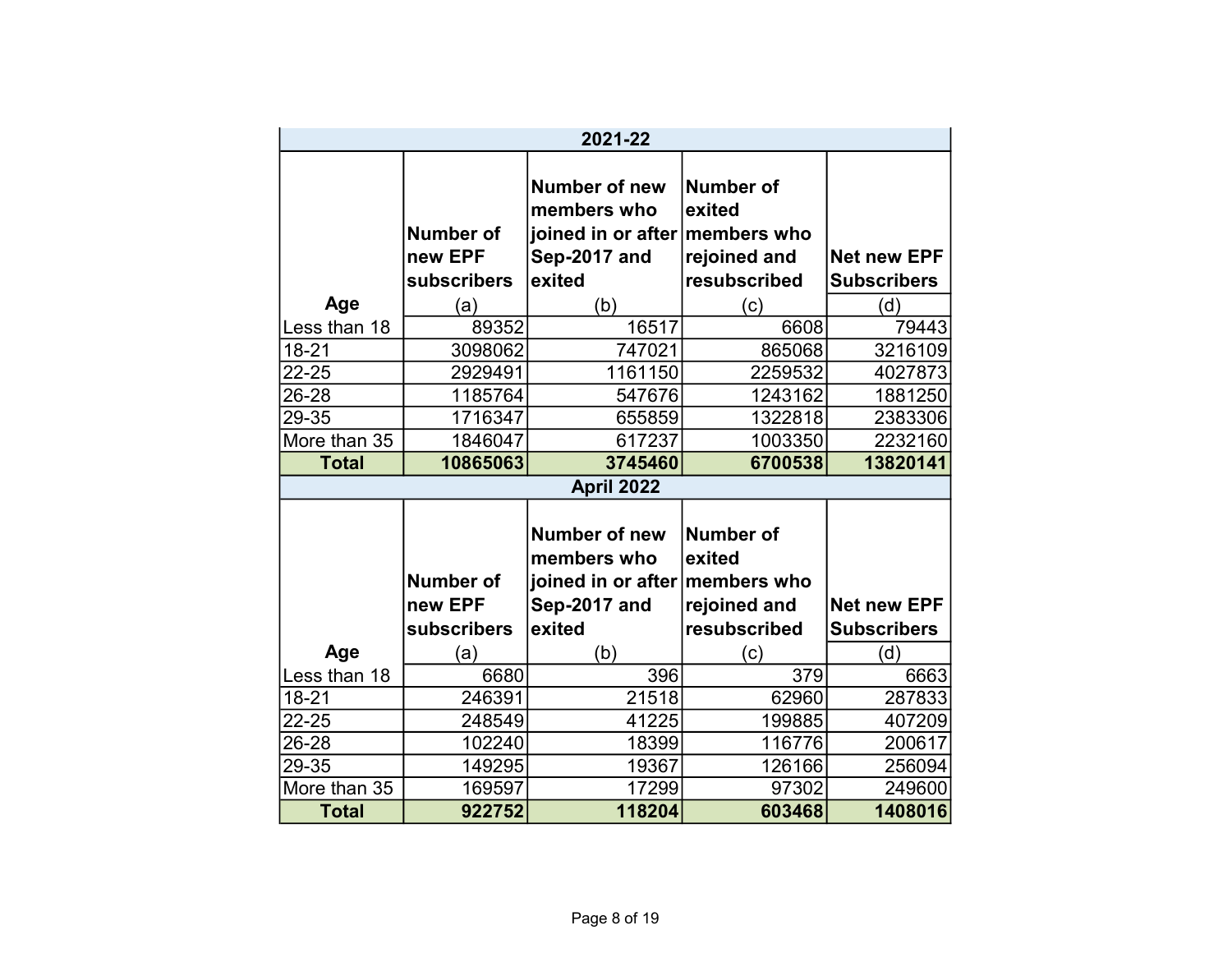| <b>STATEWISE NEW PAYROLL DATA (EPFO)</b> |                                                    |                |         |                |         |                |  |
|------------------------------------------|----------------------------------------------------|----------------|---------|----------------|---------|----------------|--|
|                                          | <b>Net New Payroll Statewise &amp; Age Buckets</b> |                |         |                |         |                |  |
| <b>Age Bucket: Less than 18</b>          |                                                    |                |         |                |         |                |  |
| <b>State</b>                             | 2017-18                                            | 2018-19        | 2019-20 | 2020-21        | 2021-22 | Apr-22         |  |
|                                          | From Sep-                                          |                |         |                |         |                |  |
|                                          | 17                                                 |                |         |                |         |                |  |
| TAMIL NADU                               | 8605                                               | 24528          | 23336   | 18788          | 17968   | 1328           |  |
| MAHARASHTRA                              | 5449                                               | 12562          | 10893   | 8751           | 9021    | 869            |  |
| GUJARAT                                  | 4845                                               | 10747          | 9714    | 7594           | 9089    | 693            |  |
| <b>HARYANA</b>                           | 2575                                               | 6262           | 6593    | 6949           | 7331    | 742            |  |
| KARNATAKA                                | 4229                                               | 7873           | 6806    | 4727           | 4769    | 471            |  |
| <b>UTTAR PRADESH</b>                     | 1824                                               | 4023           | 4369    | 3689           | 3840    | 338            |  |
| TELANGANA                                | 1987                                               | 4290           | 4155    | 3442           | 3726    | 289            |  |
| UTTARAKHAND                              | 2014                                               | 3950           | 3804    | 3618           | 2666    | 311            |  |
| RAJASTHAN                                | 1423                                               | 3009           | 3078    | 2561           | 3556    | 300            |  |
| <b>DELHI</b>                             | 1308                                               | 3111           | 2866    | 1799           | 2217    | 207            |  |
| ANDHRA PRADESH                           | 1166                                               | 2700           | 1936    | 1698           | 2008    | 136            |  |
| MADHYA PRADESH                           | 945                                                | 2257           | 2085    | 1414           | 1616    | 164            |  |
| <b>WEST BENGAL</b>                       | 1250                                               | 2067           | 1655    | 1113           | 1424    | 134            |  |
| HIMACHAL PRADESH                         | 670                                                | 1268           | 1184    | 1187           | 1239    | 130            |  |
| <b>PUNJAB</b>                            | 515                                                | 966            | 897     | 563            | 644     | 46             |  |
| GOA                                      | 473                                                | 964            | 809     | 564            | 571     | 48             |  |
| CHANDIGARH                               | 343                                                | 928            | 714     | 514            | 618     | 54             |  |
| <b>CHATTISGARH</b>                       | 422                                                | 842            | 631     | 571            | 592     | 48             |  |
| <b>ORISSA</b>                            | 446                                                | 654            | 516     | 516            | 600     | 42             |  |
| <b>JHARKHAND</b>                         | 259                                                | 607            | 412     | 332            | 381     | 41             |  |
| <b>BIHAR</b>                             | 245                                                | 383            | 465     | 341            | 494     | 33             |  |
| JAMMU AND KASHMIR                        | 0                                                  | 0              | 708     | 512            | 597     | 52             |  |
| <b>KERALA</b>                            | 276                                                | 554            | 550     | 140            | 204     | 23             |  |
| ASSAM                                    | 199                                                | 367            | 241     | 185            | 276     | 25             |  |
| <b>TRIPURA</b>                           | 30                                                 | 37             | 52      | 84             | 141     | 3              |  |
| ARUNACHAL PRADESH                        | 63                                                 | 27             | 17      | 18             | 22      | $\mathbf{1}$   |  |
| <b>MANIPUR</b>                           | 25                                                 | 28             | 21      | 11             | 14      | $\mathbf{1}$   |  |
| MEGHALAYA                                | 19                                                 | 42             | 22      | $\mathbf 0$    | 16      | $\mathbf{1}$   |  |
| ANDAMAN AND NICOBAR ISLANDS              | 18                                                 | 22             | 9       | 12             | 5       | $\overline{c}$ |  |
| NAGALAND                                 | $\mathbf{1}$                                       | $\mathbf{1}$   | 12      | $\Omega$       | 5       | $\mathbf{1}$   |  |
| <b>MIZORAM</b>                           | 0                                                  | $\overline{7}$ | 0       | 6              | 5       | $\mathbf{1}$   |  |
| LADAKH                                   | 0                                                  | 0              | 0       | $\overline{2}$ | 6       | $\mathbf{1}$   |  |
| <b>SUB TOTAL</b>                         | 41624                                              | 95076          | 88550   | 71701          | 75661   | 6535           |  |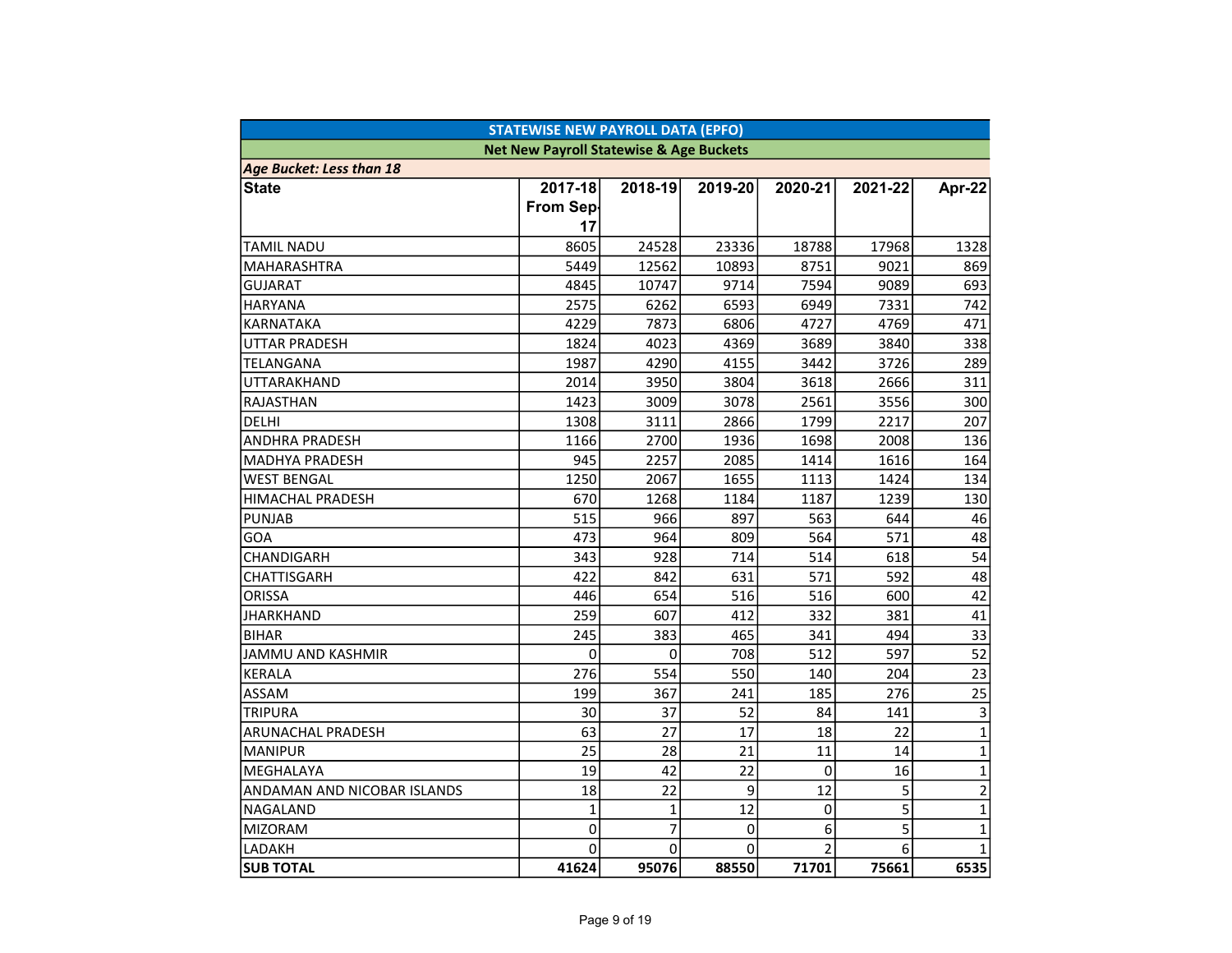| Age Bucket: 18-21           |             |         |         |         |         |                |
|-----------------------------|-------------|---------|---------|---------|---------|----------------|
| <b>State</b>                | 2017-18     | 2018-19 | 2019-20 | 2020-21 | 2021-22 | Apr-22         |
|                             | From Sep-   |         |         |         |         |                |
|                             | 17          |         |         |         |         |                |
| MAHARASHTRA                 | 218748      | 531060  | 538207  | 414591  | 604867  | 54959          |
| <b>TAMIL NADU</b>           | 97696       | 260699  | 301419  | 260872  | 364795  | 33790          |
| KARNATAKA                   | 99127       | 265827  | 287962  | 209664  | 337255  | 32937          |
| <b>GUJARAT</b>              | 102098      | 229793  | 254246  | 241430  | 314333  | 28999          |
| <b>HARYANA</b>              | 82049       | 184585  | 218980  | 216555  | 255891  | 27674          |
| <b>DELHI</b>                | 59494       | 163255  | 179334  | 119880  | 190422  | 21815          |
| TELANGANA                   | 43377       | 128393  | 130571  | 103864  | 152718  | 14615          |
| <b>UTTAR PRADESH</b>        | 41474       | 103205  | 130506  | 125230  | 155588  | 16896          |
| RAJASTHAN                   | 29435       | 66163   | 78415   | 74874   | 94149   | 8887           |
| <b>WEST BENGAL</b>          | 33934       | 73101   | 69553   | 53854   | 82509   | 8346           |
| <b>MADHYA PRADESH</b>       | 22018       | 49644   | 56627   | 51488   | 64588   | 6322           |
| UTTARAKHAND                 | 23045       | 43873   | 46631   | 49494   | 48362   | 6401           |
| <b>ANDHRA PRADESH</b>       | 18837       | 45100   | 46691   | 47676   | 54901   | 4273           |
| <b>PUNJAB</b>               | 10538       | 27743   | 28346   | 26830   | 35050   | 3159           |
| KERALA                      | 11763       | 28087   | 28752   | 15664   | 31419   | 2983           |
| CHANDIGARH                  | 11235       | 27717   | 21985   | 20667   | 28106   | 3387           |
| <b>HIMACHAL PRADESH</b>     | 9173        | 20044   | 22268   | 26927   | 26879   | 2999           |
| ORISSA                      | 11892       | 17882   | 18457   | 19113   | 29152   | 2238           |
| GOA                         | 8398        | 16430   | 17869   | 15548   | 17459   | 1913           |
| <b>CHATTISGARH</b>          | 7050        | 16750   | 14457   | 14153   | 19231   | 1579           |
| <b>JHARKHAND</b>            | 6516        | 15760   | 14695   | 12847   | 17992   | 1726           |
| <b>BIHAR</b>                | 3860        | 13167   | 14248   | 9000    | 13182   | 1327           |
| <b>ASSAM</b>                | 7391        | 12343   | 12149   | 6551    | 7116    | 771            |
| JAMMU AND KASHMIR           | $\mathbf 0$ | 0       | 5334    | 6063    | 6825    | 569            |
| MEGHALAYA                   | 563         | 1083    | 707     | 360     | 527     | 79             |
| <b>TRIPURA</b>              | 369         | 317     | 343     | 341     | 517     | 12             |
| ANDAMAN AND NICOBAR ISLANDS | 227         | 371     | 338     | 315     | 213     | 47             |
| <b>MANIPUR</b>              | 175         | 205     | 234     | 221     | 261     | 18             |
| ARUNACHAL PRADESH           | 246         | 236     | 163     | 192     | 241     | 21             |
| NAGALAND                    | 31          | 76      | 87      | 52      | 56      | 4              |
| MIZORAM                     | 17          | 89      | 44      | 47      | 46      | 3              |
| LADAKH                      | 0           | 0       | $-20$   | 21      | 66      | $\overline{7}$ |
| <b>SUB TOTAL</b>            | 960776      | 2342998 | 2539598 | 2144384 | 2954716 | 288756         |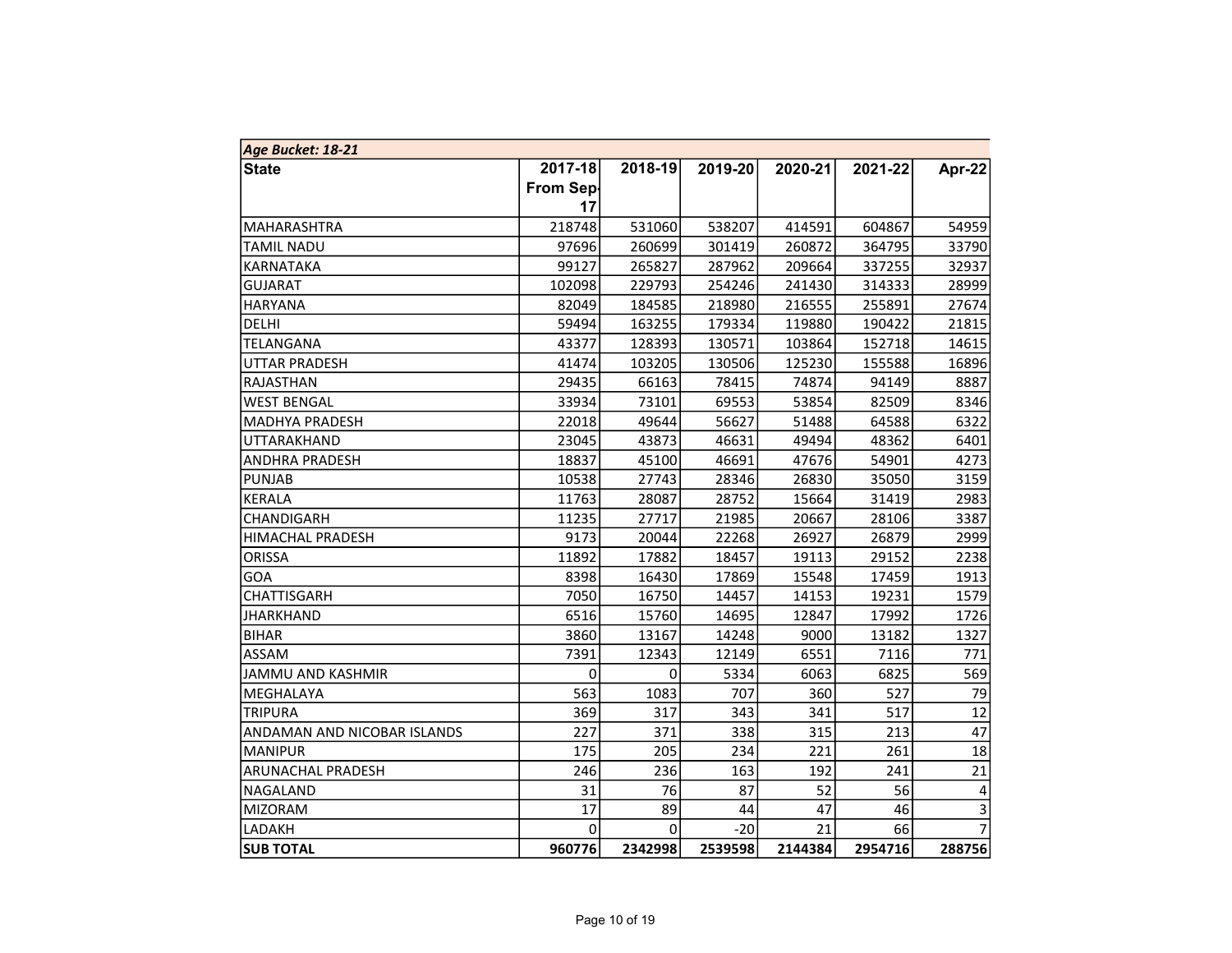| Age Bucket: 22-25           |                  |         |         |         |         |        |
|-----------------------------|------------------|---------|---------|---------|---------|--------|
| <b>State</b>                | 2017-18          | 2018-19 | 2019-20 | 2020-21 | 2021-22 | Apr-22 |
|                             | <b>From Sep-</b> |         |         |         |         |        |
|                             | 17               |         |         |         |         |        |
| MAHARASHTRA                 | 174784           | 486518  | 535252  | 436908  | 793522  | 94159  |
| KARNATAKA                   | 45239            | 219708  | 272594  | 212330  | 438827  | 57941  |
| <b>TAMIL NADU</b>           | 32464            | 126990  | 188768  | 174261  | 351949  | 44436  |
| <b>GUJARAT</b>              | 47633            | 137373  | 176214  | 193900  | 268797  | 33102  |
| <b>HARYANA</b>              | 29542            | 97682   | 160248  | 209000  | 267635  | 39740  |
| DELHI                       | 27821            | 126375  | 158600  | 129072  | 249815  | 33686  |
| TELANGANA                   | 34596            | 123214  | 130528  | 121182  | 213365  | 22625  |
| UTTAR PRADESH               | 16150            | 68444   | 121261  | 139888  | 172210  | 22703  |
| <b>WEST BENGAL</b>          | 35753            | 79502   | 79101   | 69486   | 109049  | 12463  |
| RAJASTHAN                   | 17283            | 44997   | 63456   | 74168   | 99675   | 11578  |
| MADHYA PRADESH              | 10905            | 38571   | 48657   | 47742   | 66192   | 8262   |
| ANDHRA PRADESH              | 16747            | 36978   | 39699   | 46502   | 61142   | 5465   |
| KERALA                      | 6265             | 21790   | 30116   | 31842   | 58721   | 6636   |
| UTTARAKHAND                 | 5246             | 16618   | 25832   | 40036   | 38718   | 7073   |
| <b>ORISSA</b>               | 11284            | 16129   | 20487   | 25067   | 39446   | 3829   |
| CHANDIGARH                  | 6527             | 22791   | 18166   | 24015   | 34410   | 4824   |
| <b>PUNJAB</b>               | 4837             | 19213   | 24114   | 24555   | 32144   | 3917   |
| CHATTISGARH                 | 8717             | 20555   | 17289   | 18978   | 27232   | 2773   |
| <b>JHARKHAND</b>            | 6390             | 14737   | 15618   | 16163   | 22091   | 2856   |
| <b>HIMACHAL PRADESH</b>     | 1346             | 9202    | 14580   | 22615   | 21385   | 3335   |
| <b>BIHAR</b>                | 2679             | 16992   | 16436   | 13207   | 19441   | 2828   |
| GOA                         | 3751             | 8372    | 12745   | 14719   | 17589   | 2639   |
| <b>ASSAM</b>                | 10787            | 14872   | 14633   | 8751    | 3460    | 1440   |
| JAMMU AND KASHMIR           | $\pmb{0}$        | 0       | 9266    | 7038    | 7354    | 847    |
| MEGHALAYA                   | 811              | 1805    | 1207    | 750     | 1144    | 187    |
| <b>TRIPURA</b>              | 531              | 607     | 537     | 570     | 736     | 31     |
| <b>MANIPUR</b>              | 248              | 443     | 434     | 384     | 494     | 87     |
| ANDAMAN AND NICOBAR ISLANDS | 283              | 510     | 385     | 433     | 362     | 92     |
| ARUNACHAL PRADESH           | 291              | 347     | 304     | 352     | 508     | 42     |
| NAGALAND                    | 71               | 261     | 281     | 135     | 194     | 37     |
| MIZORAM                     | 35               | 109     | 86      | 88      | 154     | 24     |
| LADAKH                      | 0                | 0       | 32      | 29      | 128     | 5      |
| <b>SUB TOTAL</b>            | 559016           | 1771705 | 2196926 | 2104166 | 3417889 | 429662 |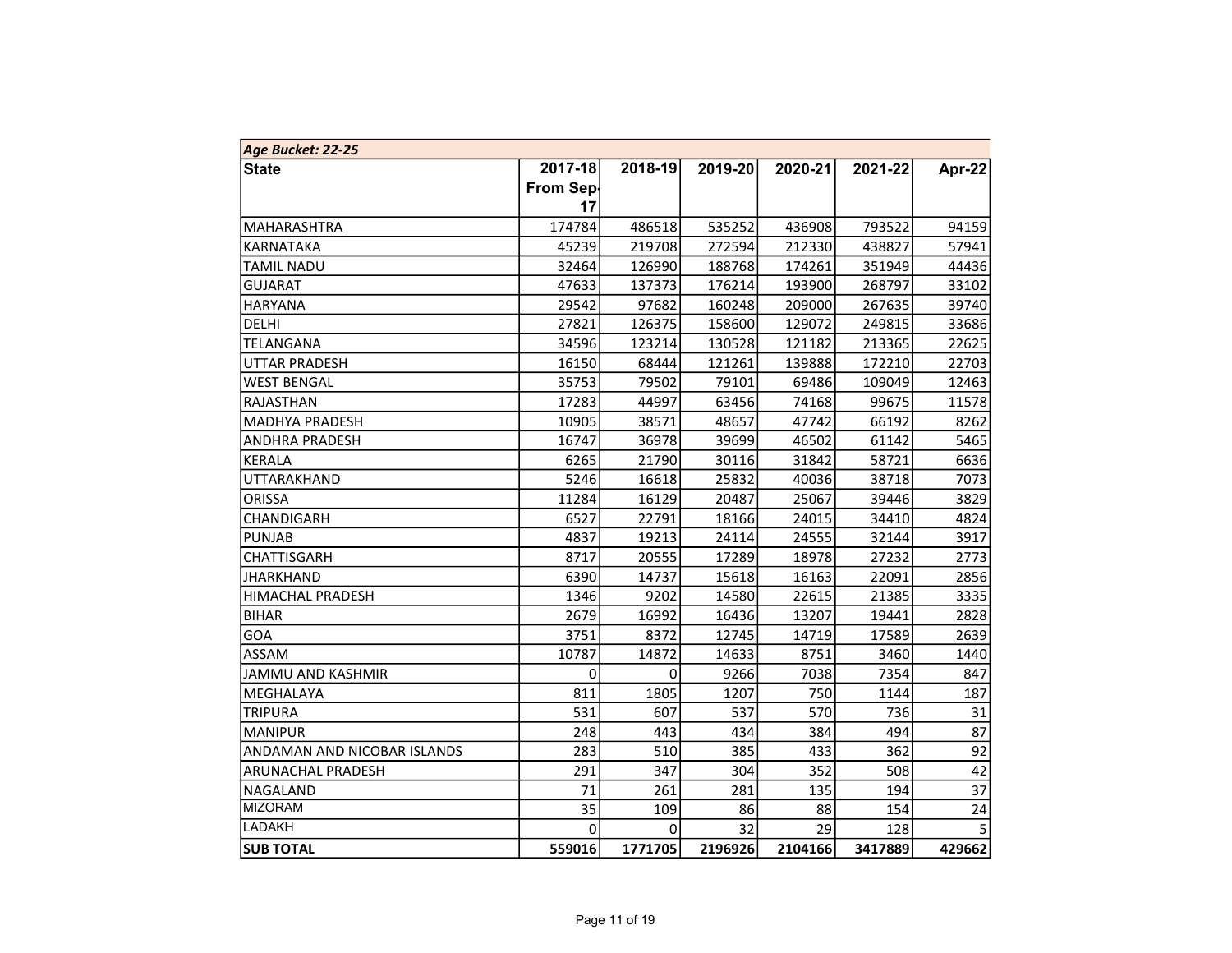| Age Bucket: 26-28           |           |           |         |         |         |        |
|-----------------------------|-----------|-----------|---------|---------|---------|--------|
| <b>State</b>                | 2017-18   | 2018-19   | 2019-20 | 2020-21 | 2021-22 | Apr-22 |
|                             | From Sep- |           |         |         |         |        |
|                             | 17        |           |         |         |         |        |
| MAHARASHTRA                 | 26962     | 168034    | 206247  | 194575  | 377918  | 55799  |
| KARNATAKA                   | $-17344$  | 53295     | 90322   | 72912   | 185501  | 30524  |
| <b>GUJARAT</b>              | 10382     | 50496     | 74450   | 88917   | 134056  | 19236  |
| <b>TAMIL NADU</b>           | $-7229$   | 26479     | 71629   | 58092   | 149956  | 22467  |
| <b>HARYANA</b>              | $-3349$   | 24504     | 60324   | 87909   | 128983  | 22740  |
| DELHI                       | $-3564$   | 38974     | 62138   | 60612   | 131967  | 20695  |
| TELANGANA                   | 4904      | 42274     | 52125   | 59193   | 111371  | 13701  |
| UTTAR PRADESH               | $-54$     | 21601     | 56899   | 65470   | 93384   | 13427  |
| <b>WEST BENGAL</b>          | 13336     | 36094     | 37748   | 35108   | 57001   | 8283   |
| <b>RAJASTHAN</b>            | 3856      | 12502     | 29238   | 37922   | 56174   | 7243   |
| MADHYA PRADESH              | 976       | 16030     | 23044   | 23198   | 34915   | 5036   |
| <b>ANDHRA PRADESH</b>       | 6812      | 17495     | 18953   | 23376   | 32427   | 3217   |
| BIHAR                       | 2208      | 12143     | 9212    | 18216   | 13261   | 2095   |
| UTTARAKHAND                 | $-1260$   | 5674      | 10972   | 19044   | 18755   | 3901   |
| ORISSA                      | 3984      | 4289      | 9086    | 13558   | 21801   | 2272   |
| <b>CHATTISGARH</b>          | 4345      | 11190     | 9331    | 11098   | 17091   | 1878   |
| CHANDIGARH                  | 602       | 8145      | 7032    | 12134   | 18963   | 2962   |
| <b>PUNJAB</b>               | $-1144$   | 6114      | 10386   | 12466   | 17570   | 2817   |
| <b>JHARKHAND</b>            | 2373      | 8008      | 9088    | 9676    | 13843   | 2131   |
| KERALA                      | $-2865$   | 1252      | 7707    | 10256   | 20058   | 3159   |
| <b>HIMACHAL PRADESH</b>     | $-539$    | 2671      | 5347    | 8862    | 10485   | 1762   |
| ASSAM                       | 5159      | 7074      | 7913    | 4307    | 1819    | 953    |
| GOA                         | 419       | 1979      | 4065    | 5747    | 7033    | 1200   |
| JAMMU AND KASHMIR           | 0         | $\pmb{0}$ | 7449    | 4158    | 4125    | 616    |
| MEGHALAYA                   | 396       | 1109      | 665     | 375     | 932     | 146    |
| <b>TRIPURA</b>              | 386       | 351       | 405     | 380     | 520     | 38     |
| <b>MANIPUR</b>              | 155       | 249       | 297     | 170     | 276     | 75     |
| ANDAMAN AND NICOBAR ISLANDS | 144       | 289       | 191     | 219     | 228     | 83     |
| ARUNACHAL PRADESH           | 195       | 167       | 188     | 240     | 293     | 26     |
| NAGALAND                    | $-19$     | 195       | 244     | 40      | 208     | 33     |
| MIZORAM                     | 26        | 82        | 98      | 110     | 119     | 10     |
| LADAKH                      | 0         | 0         | 28      | 23      | 118     | 20     |
| <b>SUB TOTAL</b>            | 50253     | 578759    | 882821  | 938363  | 1661151 | 248545 |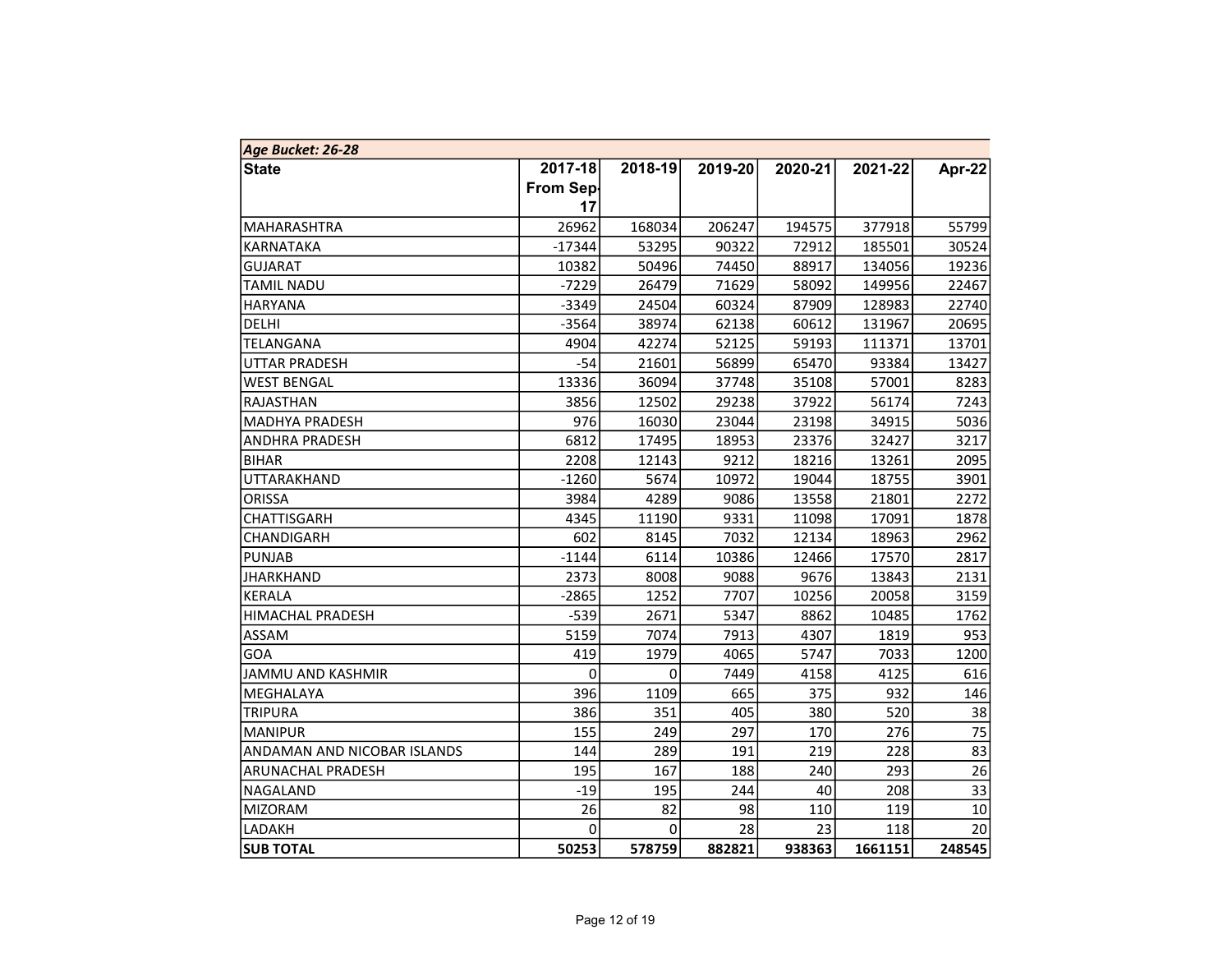| Age Bucket: 29-35           |                  |             |         |         |         |        |
|-----------------------------|------------------|-------------|---------|---------|---------|--------|
| <b>State</b>                | 2017-18          | 2018-19     | 2019-20 | 2020-21 | 2021-22 | Apr-22 |
|                             | <b>From Sep-</b> |             |         |         |         |        |
|                             | 17               |             |         |         |         |        |
| MAHARASHTRA                 | 18275            | 205359      | 256869  | 261527  | 502422  | 83902  |
| GUJARAT                     | 10953            | 70835       | 107472  | 123590  | 185873  | 29568  |
| KARNATAKA                   | $-30239$         | 54054       | 102151  | 85655   | 236638  | 43546  |
| <b>TAMIL NADU</b>           | $-6716$          | 42252       | 114886  | 86185   | 209223  | 32837  |
| <b>HARYANA</b>              | $-9959$          | 31017       | 80226   | 109721  | 165762  | 32128  |
| TELANGANA                   | 3964             | 59920       | 69660   | 81663   | 158323  | 21034  |
| DELHI                       | $-8171$          | 43125       | 74480   | 70475   | 176698  | 30978  |
| UTTAR PRADESH               | $-2671$          | 28073       | 80078   | 89058   | 134073  | 19240  |
| <b>WEST BENGAL</b>          | 15002            | 45773       | 49347   | 47128   | 77905   | 13910  |
| RAJASTHAN                   | 5384             | 24946       | 37860   | 51571   | 79974   | 10756  |
| ANDHRA PRADESH              | 7910             | 26742       | 29536   | 37645   | 62037   | 6972   |
| <b>BIHAR</b>                | 4573             | 21986       | 16914   | 87579   | 21606   | 3496   |
| <b>MADHYA PRADESH</b>       | 1205             | 21598       | 32425   | 32692   | 51790   | 8181   |
| <b>ORISSA</b>               | 4019             | 3442        | 14095   | 23481   | 36456   | 3964   |
| CHATTISGARH                 | 6196             | 15160       | 13577   | 18730   | 28056   | 3656   |
| <b>PUNJAB</b>               | $-1895$          | 10391       | 17869   | 20885   | 29701   | 5222   |
| UTTARAKHAND                 | 1770             | 9153        | 14699   | 24931   | 25974   | 5088   |
| <b>JHARKHAND</b>            | 2562             | 11524       | 14471   | 15056   | 21541   | 3689   |
| CHANDIGARH                  | 1106             | 11265       | 8964    | 15703   | 26179   | 4651   |
| KERALA                      | $-1796$          | 4937        | 11406   | 11276   | 22474   | 4147   |
| ASSAM                       | 7140             | 12159       | 12104   | 8359    | 4025    | 1393   |
| <b>HIMACHAL PRADESH</b>     | $-523$           | 4371        | 8025    | 11953   | 14335   | 2556   |
| JAMMU AND KASHMIR           | 0                | $\mathbf 0$ | 15635   | 4784    | 6031    | 1085   |
| GOA                         | 716              | 3004        | 5106    | 7333    | 8355    | 1494   |
| MEGHALAYA                   | 433              | 1659        | 732     | 415     | 1180    | 188    |
| <b>TRIPURA</b>              | 472              | 450         | 700     | 662     | 847     | 70     |
| ANDAMAN AND NICOBAR ISLANDS | 209              | 697         | 305     | 353     | 367     | 112    |
| <b>MANIPUR</b>              | 162              | 380         | 495     | 293     | 306     | 118    |
| ARUNACHAL PRADESH           | 280              | 246         | 250     | 362     | 311     | 44     |
| NAGALAND                    | $-98$            | 140         | 192     | 29      | 163     | 47     |
| MIZORAM                     | 12               | 86          | 74      | 122     | 148     | 9      |
| LADAKH                      | 0                | 0           | 84      | 75      | 210     | 39     |
| <b>SUB TOTAL</b>            | 30275            | 764744      | 1190687 | 1329291 | 2288983 | 374120 |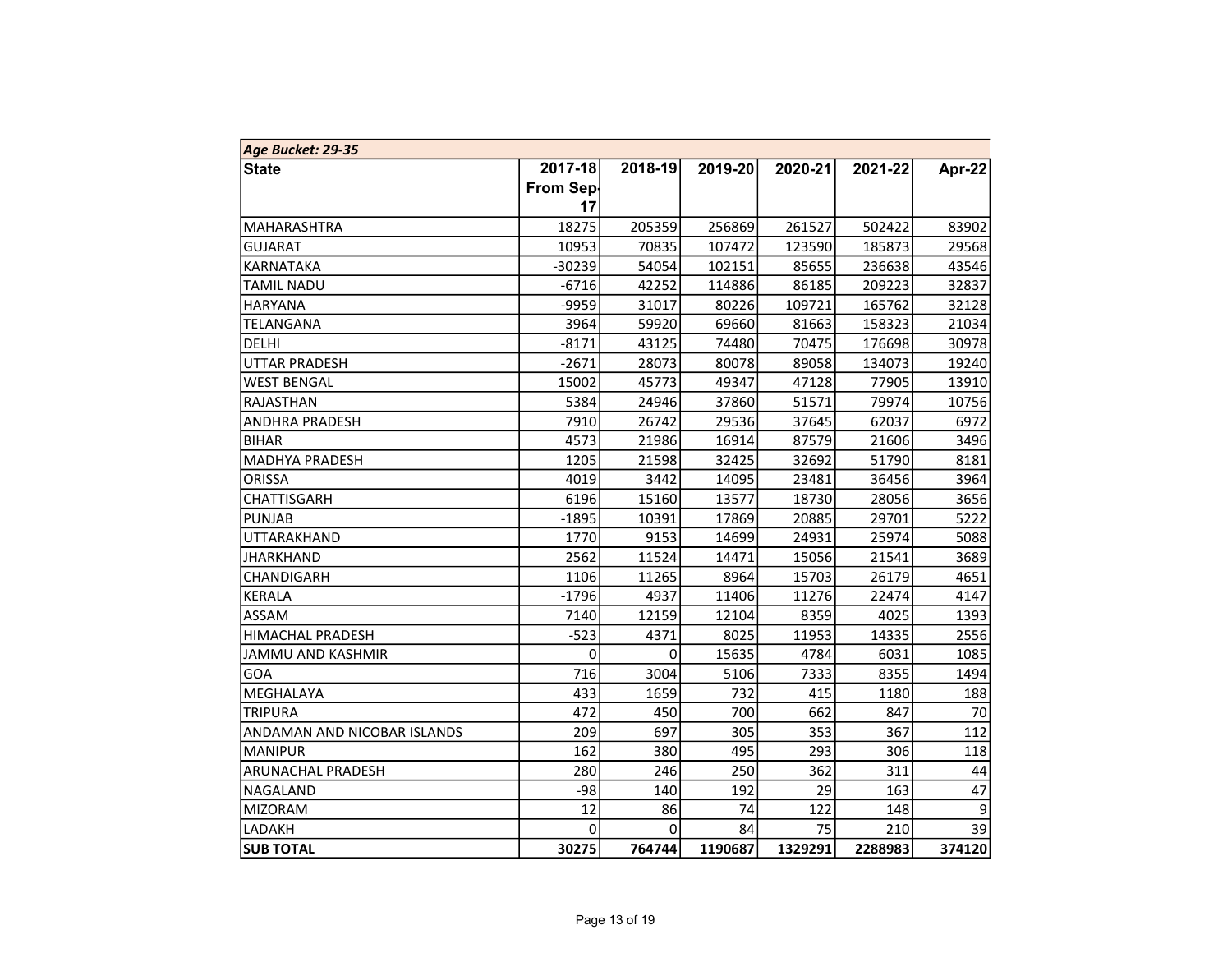| <b>Age Bucket: More than 35</b> |           |         |         |         |          |         |  |  |  |
|---------------------------------|-----------|---------|---------|---------|----------|---------|--|--|--|
| <b>State</b>                    | 2017-18   | 2018-19 | 2019-20 | 2020-21 | 2021-22  | Apr-22  |  |  |  |
|                                 | From Sep- |         |         |         |          |         |  |  |  |
|                                 | 17        |         |         |         |          |         |  |  |  |
| MAHARASHTRA                     | 14113     | 172410  | 196681  | 179141  | 357701   | 69877   |  |  |  |
| GUJARAT                         | 417       | 56281   | 95958   | 99551   | 162769   | 32390   |  |  |  |
| TAMIL NADU                      | -28794    | 21072   | 103596  | 66080   | 191095   | 37634   |  |  |  |
| HARYANA                         | $-7254$   | 31493   | 64977   | 86839   | 137958   | 27091   |  |  |  |
| <b>BIHAR</b>                    | 2717      | 23622   | 25182   | 250428  | 24075    | 4697    |  |  |  |
| <b>UTTAR PRADESH</b>            | $-5095$   | 27427   | 69077   | 66774   | 121134   | 18668   |  |  |  |
| DELHI                           | $-10797$  | 21555   | 57466   | 43648   | 138509   | 26846   |  |  |  |
| TELANGANA                       | $-5579$   | 45988   | 51658   | 47747   | 118045   | 19138   |  |  |  |
| KARNATAKA                       | $-30926$  | 17323   | 52287   | 38949   | 157473   | 34272   |  |  |  |
| RAJASTHAN                       | 4089      | 25715   | 32416   | 42664   | 75689    | 10904   |  |  |  |
| ANDHRA PRADESH                  | 2814      | 22009   | 25351   | 31089   | 60589    | 11173   |  |  |  |
| <b>WEST BENGAL</b>              | $-1911$   | 27016   | 31005   | 14665   | 43707    | 15814   |  |  |  |
| MADHYA PRADESH                  | $-4437$   | 13961   | 27563   | 23444   | 43247    | 8710    |  |  |  |
| <b>PUNJAB</b>                   | $-8767$   | 7930    | 17665   | 21925   | 32952    | 7686    |  |  |  |
| CHATTISGARH                     | 3929      | 10889   | 10476   | 17916   | 27167    | 4362    |  |  |  |
| UTTARAKHAND                     | 1834      | 8864    | 13329   | 18356   | 20570    | 4765    |  |  |  |
| <b>ORISSA</b>                   | $-8125$   | $-6907$ | 8786    | 18626   | 40028    | 5251    |  |  |  |
| CHANDIGARH                      | 897       | 9320    | 7599    | 12061   | 21883    | 4790    |  |  |  |
| <b>JHARKHAND</b>                | $-1690$   | 4980    | 12045   | 11876   | 21192    | 4271    |  |  |  |
| JAMMU AND KASHMIR               | 0         | 0       | 29057   | 6714    | 6921     | 1382    |  |  |  |
| ASSAM                           | 5199      | 10955   | 11235   | 8481    | 6588     | 1467    |  |  |  |
| HIMACHAL PRADESH                | $-652$    | 4926    | 7456    | 10645   | 11171    | 2678    |  |  |  |
| GOA                             | 282       | 2432    | 4038    | 6628    | 6147     | 1287    |  |  |  |
| TRIPURA                         | 279       | 32      | 538     | 504     | 759      | 49      |  |  |  |
| MEGHALAYA                       | 193       | 984     | 401     | 40      | 375      | 158     |  |  |  |
| <b>MANIPUR</b>                  | 244       | 146     | 665     | 275     | 253      | 114     |  |  |  |
| ANDAMAN AND NICOBAR ISLANDS     | $-643$    | 747     | 363     | 549     | 349      | 112     |  |  |  |
| ARUNACHAL PRADESH               | 325       | 213     | 202     | 210     | 196      | 59      |  |  |  |
| LADAKH                          | 0         | 0       | 123     | 85      | 277      | 30      |  |  |  |
| MIZORAM                         | 5         | 80      | 11      | 63      | $-16$    | 27      |  |  |  |
| NAGALAND                        | $-168$    | 57      | -31     | $-148$  | $-80$    | 12      |  |  |  |
| KERALA                          | $-11503$  | $-2579$ | 2609    | $-5355$ | 7502     | 4356    |  |  |  |
| <b>SUB TOTAL</b>                | -89004    | 558941  | 959812  | 1120470 | 1836225  | 360070  |  |  |  |
| <b>Grand Total</b>              | 1552940   | 6112223 | 7858394 | 7708375 | 12234625 | 1707688 |  |  |  |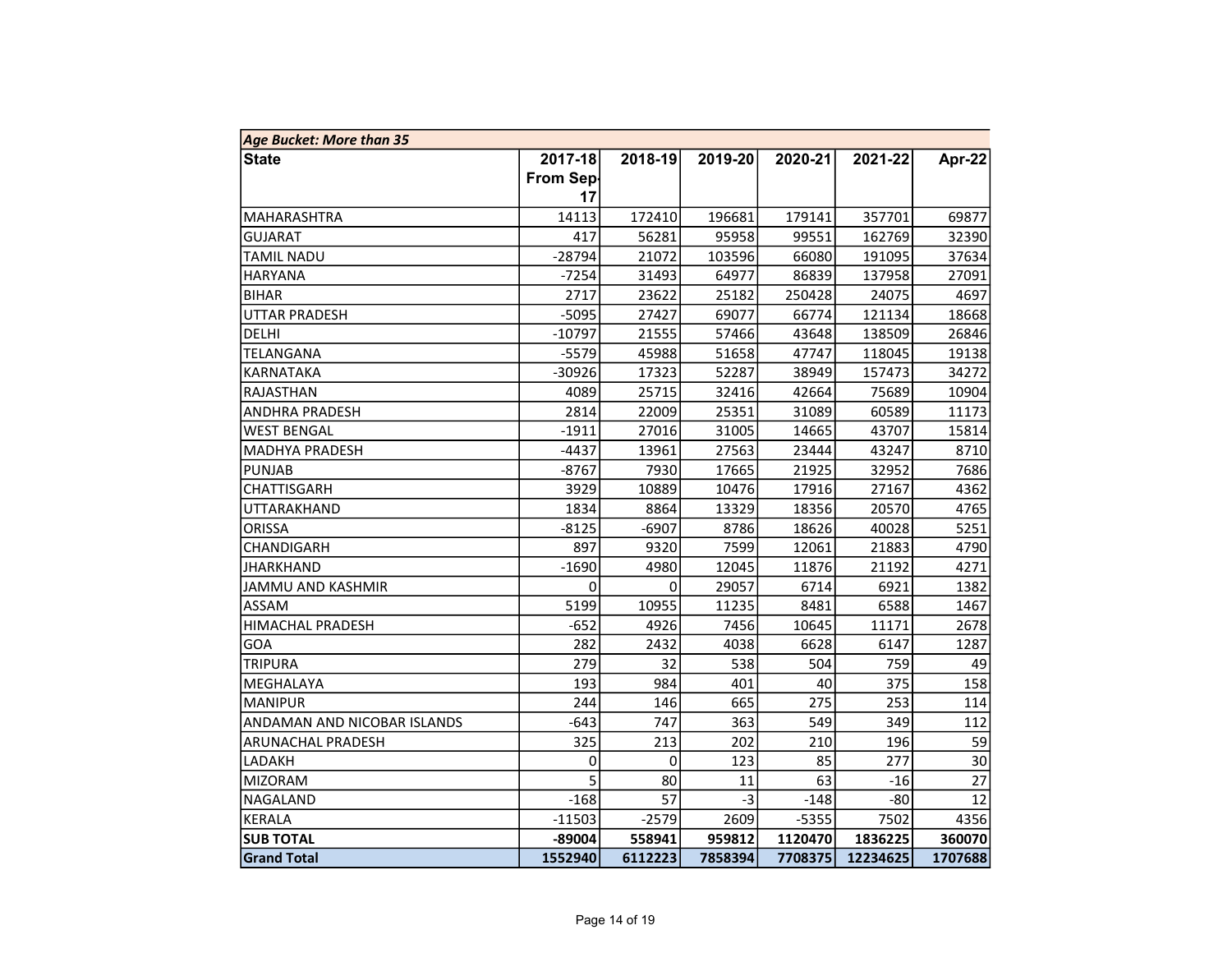| <b>INDUSTRY WISE PAYROLL DATA (EPFO)</b>                                      |               |         |         |         |         |               |  |  |  |  |
|-------------------------------------------------------------------------------|---------------|---------|---------|---------|---------|---------------|--|--|--|--|
| Net New Payroll in Top 10 Industries & Age Buckets                            |               |         |         |         |         |               |  |  |  |  |
| <b>Age Bucket: Less than 18</b>                                               |               |         |         |         |         |               |  |  |  |  |
| Industry                                                                      | 2017-18       | 2018-19 | 2019-20 | 2020-21 | 2021-22 | Apr-22        |  |  |  |  |
|                                                                               | <b>From</b>   |         |         |         |         |               |  |  |  |  |
|                                                                               | <b>Sep-17</b> |         |         |         |         |               |  |  |  |  |
| <b>EXPERT SERVICES</b>                                                        | 20577         | 45572   | 42520   | 36502   | 36502   | 3453          |  |  |  |  |
| <b>TEXTILES</b>                                                               | 3954          | 12205   | 12828   | 9847    | 10151   | 759           |  |  |  |  |
| TRADING - COMMERCIAL ESTABLISHMENTS                                           | 2859          | 5739    | 4699    | 2465    | 2931    | 253           |  |  |  |  |
| <b>ENGINEERS - ENGG. CONTRACTORS</b>                                          | 2386          | 4334    | 3824    | 3608    | 3647    | 294           |  |  |  |  |
| ELEC, MECH OR GEN ENGG PRODUCTS                                               | 2082          | 5161    | 3717    | 2919    | 2550    | 181           |  |  |  |  |
| ESTABLISHMENTS ENGAGED IN CLEANING, SWEEPING SERVICES                         | 1140          | 2581    | 2950    | 2910    | 3235    | 254           |  |  |  |  |
| <b>GARMENTS MAKING</b>                                                        | 878           | 2495    | 2992    | 2109    | 2678    | 132           |  |  |  |  |
| <b>BUILDING AND CONSTRUCTION INDUSTRY</b>                                     | 1439          | 2752    | 2307    | 1754    | 2116    | 142           |  |  |  |  |
| <b>OTHERS</b>                                                                 | 279           | 867     | 1217    | 1794    | 2652    | 258           |  |  |  |  |
| <b>PLASTICS PRODUCTS</b>                                                      | 517           | 1025    | 872     | 642     | 563     | 46            |  |  |  |  |
| <b>SUB TOTAL (TOP 10 INDUSTRIES)</b>                                          | 36111         | 82731   | 77926   | 64550   | 67025   | 5772          |  |  |  |  |
| Age Bucket: 18-21                                                             |               |         |         |         |         |               |  |  |  |  |
| Industry                                                                      | 2017-18       | 2018-19 | 2019-20 | 2020-21 | 2021-22 | <b>Apr-22</b> |  |  |  |  |
|                                                                               | From          |         |         |         |         |               |  |  |  |  |
|                                                                               | <b>Sep-17</b> |         |         |         |         |               |  |  |  |  |
| <b>EXPERT SERVICES</b>                                                        | 469126        | 1086500 | 1180100 | 1101725 | 1343944 | 135215        |  |  |  |  |
| TRADING - COMMERCIAL ESTABLISHMENTS                                           | 62123         | 173281  | 194575  | 116497  | 205049  | 19789         |  |  |  |  |
| ELEC, MECH OR GEN ENGG PRODUCTS                                               | 61437         | 145552  | 148014  | 128042  | 135116  | 14239         |  |  |  |  |
| <b>ENGINEERS - ENGG. CONTRACTORS</b>                                          | 58391         | 115471  | 107944  | 108050  | 126677  | 11195         |  |  |  |  |
| <b>BUILDING AND CONSTRUCTION INDUSTRY</b>                                     | 47753         | 117676  | 119389  | 97133   | 119028  | 9859          |  |  |  |  |
| ESTABLISHMENT ENGAGED IN MANUFACTURE, MARKETING SERVICING, USAGE OF COMPUTERS | 31915         | 92658   | 104683  | 68213   | 128508  | 9334          |  |  |  |  |
| <b>TEXTILES</b>                                                               | 17000         | 70241   | 86936   | 68432   | 117731  | 11971         |  |  |  |  |
| <b>OTHERS</b>                                                                 | 11554         | 31042   | 39004   | 53935   | 124993  | 13286         |  |  |  |  |
| ESTABLISHMENTS ENGAGED IN CLEANING, SWEEPING SERVICES                         | 18335         | 39939   | 53118   | 67043   | 83487   | 7554          |  |  |  |  |
| <b>GARMENTS MAKING</b>                                                        | 9362          | 51696   | 69586   | 35287   | 83667   | 8939          |  |  |  |  |
| <b>SUB TOTAL (TOP 10 INDUSTRIES)</b>                                          | 786996        | 1924056 | 2103349 | 1844357 | 2468200 | 241381        |  |  |  |  |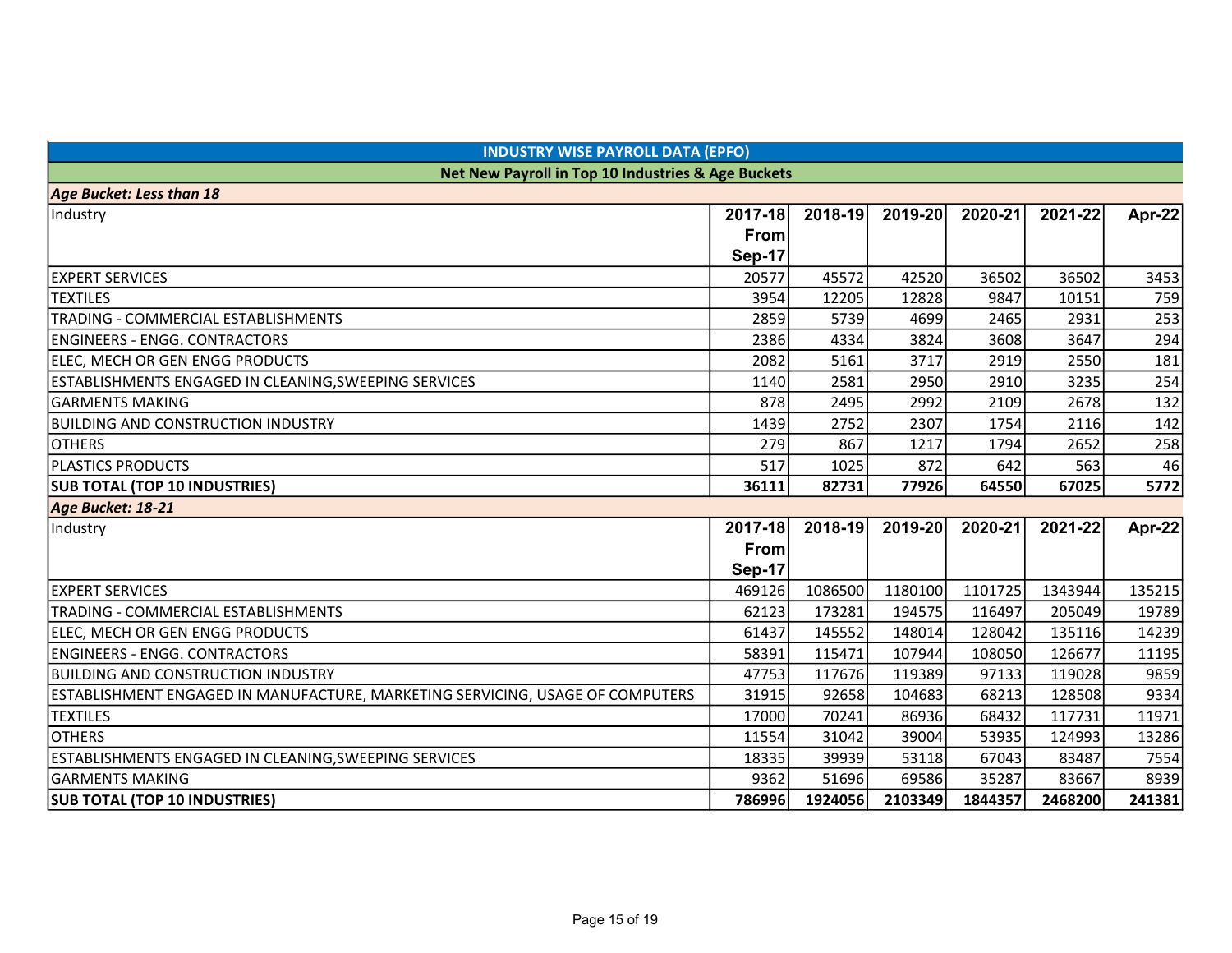| Age Bucket: 22-25                                                             |               |         |         |         |         |               |
|-------------------------------------------------------------------------------|---------------|---------|---------|---------|---------|---------------|
| Industry                                                                      | 2017-18       | 2018-19 | 2019-20 | 2020-21 | 2021-22 | <b>Apr-22</b> |
|                                                                               | From          |         |         |         |         |               |
|                                                                               | Sep-17        |         |         |         |         |               |
| <b>EXPERT SERVICES</b>                                                        | 248031        | 712409  | 896740  | 943954  | 1373831 | 173843        |
| TRADING - COMMERCIAL ESTABLISHMENTS                                           | 26516         | 130056  | 170953  | 121796  | 282625  | 34360         |
| ESTABLISHMENT ENGAGED IN MANUFACTURE, MARKETING SERVICING, USAGE OF COMPUTERS | 34104         | 112311  | 135551  | 108340  | 237924  | 26623         |
| ELEC, MECH OR GEN ENGG PRODUCTS                                               | 32040         | 105045  | 127688  | 127768  | 151953  | 22748         |
| ENGINEERS - ENGG. CONTRACTORS                                                 | 53935         | 101476  | 95709   | 115869  | 130363  | 14921         |
| BUILDING AND CONSTRUCTION INDUSTRY                                            | 36030         | 103742  | 109840  | 102266  | 124902  | 12373         |
| <b>OTHERS</b>                                                                 | 9364          | 29632   | 39195   | 68995   | 195830  | 22143         |
| <b>FINANCING ESTABLISHMENT</b>                                                | 15455         | 56454   | 73668   | 41896   | 85146   | 10739         |
| <b>HOSPITALS</b>                                                              | 14624         | 36353   | 49428   | 36934   | 69792   | 8159          |
| ESTABLISHMENTS ENGAGED IN CLEANING, SWEEPING SERVICES                         | 10972         | 25282   | 34311   | 52390   | 70254   | 8396          |
| <b>SUB TOTAL (TOP 10 INDUSTRIES)</b>                                          | 481071        | 1412760 | 1733083 | 1720208 | 2722620 | 334305        |
| Age Bucket: 26-28                                                             |               |         |         |         |         |               |
| Industry                                                                      | 2017-18       | 2018-19 | 2019-20 | 2020-21 | 2021-22 | <b>Apr-22</b> |
|                                                                               | <b>From</b>   |         |         |         |         |               |
|                                                                               | <b>Sep-17</b> |         |         |         |         |               |
| <b>EXPERT SERVICES</b>                                                        | 47160         | 243823  | 372754  | 425686  | 678295  | 98150         |
| <b>BUILDING AND CONSTRUCTION INDUSTRY</b>                                     | 16891         | 54228   | 61341   | 61337   | 81092   | 8945          |
| TRADING - COMMERCIAL ESTABLISHMENTS                                           | $-10313$      | 30030   | 57229   | 46733   | 128129  | 19961         |
| <b>ENGINEERS - ENGG. CONTRACTORS</b>                                          | 23316         | 45842   | 47687   | 64280   | 78771   | 10417         |
| <b>OTHERS</b>                                                                 | 1926          | 12097   | 16856   | 38248   | 110308  | 14770         |
| ELEC, MECH OR GEN ENGG PRODUCTS                                               | $-7135$       | 24015   | 41691   | 48471   | 70152   | 13705         |
| ESTABLISHMENT ENGAGED IN MANUFACTURE, MARKETING SERVICING, USAGE OF COMPUTERS | $-15532$      | 8223    | 30116   | 25309   | 70260   | 11962         |
| ESTABLISHMENTS ENGAGED IN CLEANING,SWEEPING SERVICES                          | 5631          | 13979   | 17676   | 26484   | 37379   | 4982          |
| <b>FINANCING ESTABLISHMENT</b>                                                | $-255$        | 16272   | 29506   | 16001   | 37983   | 6306          |
| <b>TEXTILES</b>                                                               | $-2784$       | 6854    | 18562   | 24312   | 43159   | 5957          |
| <b>SUB TOTAL (TOP 10 INDUSTRIES)</b>                                          | 58905         | 455363  | 693418  | 776861  | 1335528 | 195155        |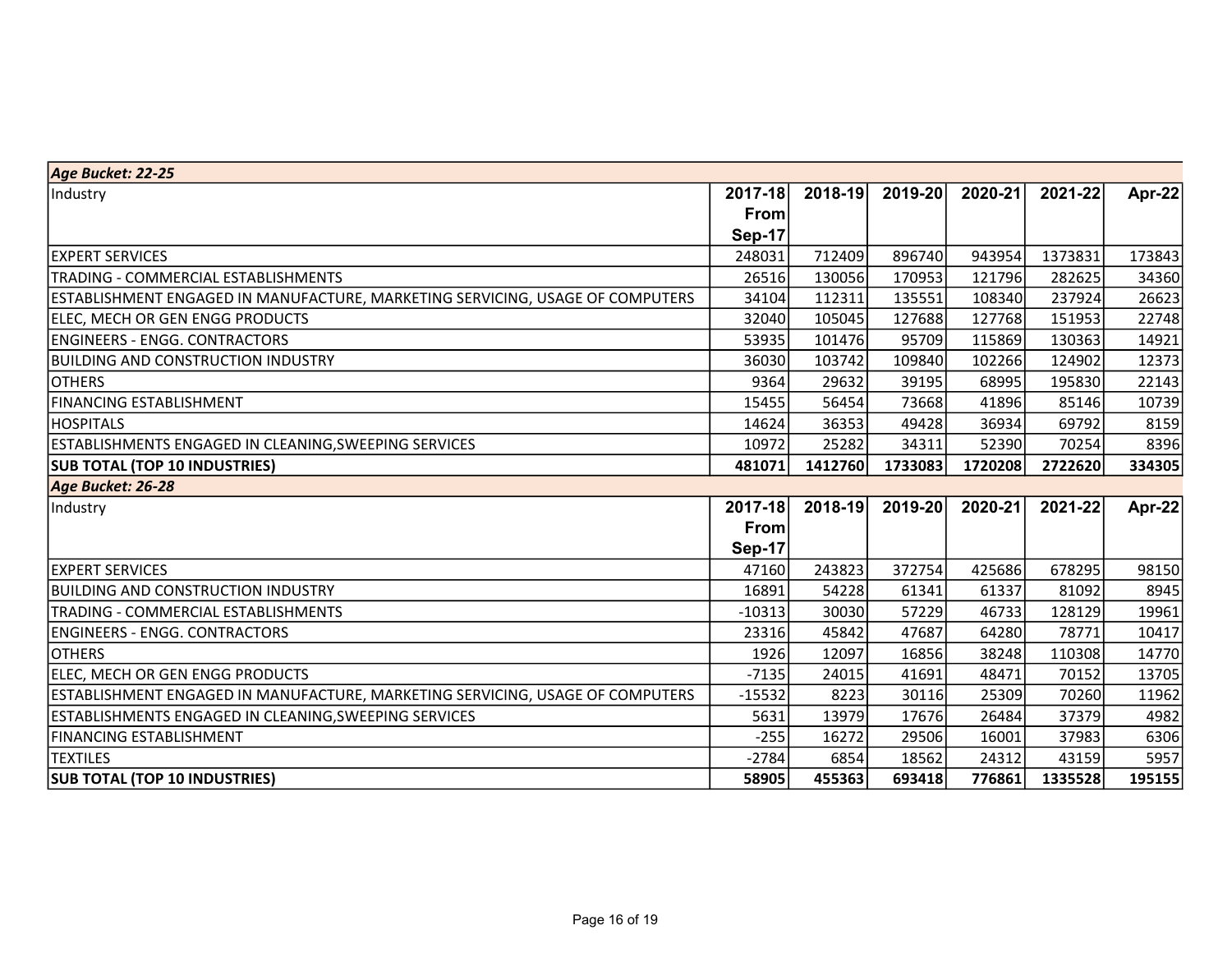| Age Bucket: 29-35                                     |                                     |               |         |         |         |          |               |
|-------------------------------------------------------|-------------------------------------|---------------|---------|---------|---------|----------|---------------|
| Industry                                              |                                     | 2017-18       | 2018-19 | 2019-20 | 2020-21 | 2021-22  | <b>Apr-22</b> |
|                                                       |                                     | From          |         |         |         |          |               |
|                                                       |                                     | <b>Sep-17</b> |         |         |         |          |               |
| <b>EXPERT SERVICES</b>                                |                                     | 72323         | 338893  | 501965  | 590240  | 901743   | 142429        |
| <b>BUILDING AND CONSTRUCTION INDUSTRY</b>             |                                     | 25960         | 84918   | 104790  | 98871   | 131944   | 15404         |
| <b>ENGINEERS - ENGG. CONTRACTORS</b>                  |                                     | 36001         | 67365   | 74768   | 99669   | 130244   | 17657         |
| TRADING - COMMERCIAL ESTABLISHMENTS                   |                                     | $-20464$      | 28055   | 62039   | 49111   | 157405   | 28279         |
| <b>OTHERS</b>                                         |                                     | 985           | 16889   | 24664   | 54007   | 160563   | 22648         |
| ELEC, MECH OR GEN ENGG PRODUCTS                       |                                     | $-17495$      | 24705   | 46434   | 57326   | 87655    | 20318         |
| ESTABLISHMENTS ENGAGED IN CLEANING, SWEEPING SERVICES |                                     | 10696         | 25310   | 31519   | 44507   | 62359    | 8790          |
| <b>TEXTILES</b>                                       |                                     | $-4060$       | 14588   | 31445   | 43269   | 71596    | 10315         |
| SCHOOL                                                |                                     | $-273$        | 37661   | 32547   | 17340   | 23840    | 6203          |
| <b>GARMENTS MAKING</b>                                |                                     | $-26198$      | $-8777$ | 29186   | 23333   | 67789    | 9002          |
| <b>SUB TOTAL (TOP 10 INDUSTRIES)</b>                  |                                     | 77475         | 629607  | 939357  | 1077673 | 1795138  | 281045        |
| Age Bucket: More than 35                              |                                     |               |         |         |         |          |               |
| Industry                                              |                                     | 2017-18       | 2018-19 | 2019-20 | 2020-21 | 2021-22  | Apr-22        |
|                                                       |                                     | <b>From</b>   |         |         |         |          |               |
|                                                       |                                     | <b>Sep-17</b> |         |         |         |          |               |
| <b>EXPERT SERVICES</b>                                |                                     | 97080         | 371075  | 527108  | 605296  | 833085   | 144705        |
| BUILDING AND CONSTRUCTION INDUSTRY                    |                                     | 26772         | 89359   | 116099  | 105360  | 144004   | 18446         |
| <b>ENGINEERS - ENGG. CONTRACTORS</b>                  |                                     | 35797         | 72163   | 78605   | 101085  | 148777   | 21114         |
| <b>OTHERS</b>                                         |                                     | 1685          | 17735   | 30537   | 47515   | 139760   | 18242         |
| ESTABLISHMENTS ENGAGED IN CLEANING,SWEEPING SERVICES  |                                     | 13433         | 32549   | 38797   | 56848   | 75539    | 11769         |
| TRADING - COMMERCIAL ESTABLISHMENTS                   |                                     | $-20786$      | 15462   | 33146   | 6203    | 91292    | 23219         |
| SOCIETIES CLUBS OR ASSOCIATIONS                       |                                     | $-1229$       | 1912    | 5645    | 111236  | 8542     | 943           |
| <b>SCHOOL</b>                                         |                                     | $-10864$      | 28367   | 24917   | 45360   | 18704    | 7524          |
| <b>TEXTILES</b>                                       |                                     | $-14796$      | 2053    | 17352   | 26006   | 67579    | 11645         |
| ELEC, MECH OR GEN ENGG PRODUCTS                       |                                     | $-31503$      | $-3237$ | 13739   | 18882   | 44004    | 17800         |
| <b>SUB TOTAL (TOP 10 INDUSTRIES)</b>                  |                                     | 95589         | 627438  | 885945  | 1123791 | 1571286  | 275407        |
|                                                       | <b>TOTAL TOP 10 INDUSTRIES</b>      | 1536147       | 5131955 | 6433078 | 6607440 | 9959797  | 1333065       |
|                                                       | <b>Grand Total (All Industries)</b> | 1552940       | 6112223 | 7858394 | 7708375 | 12234625 | 1707688       |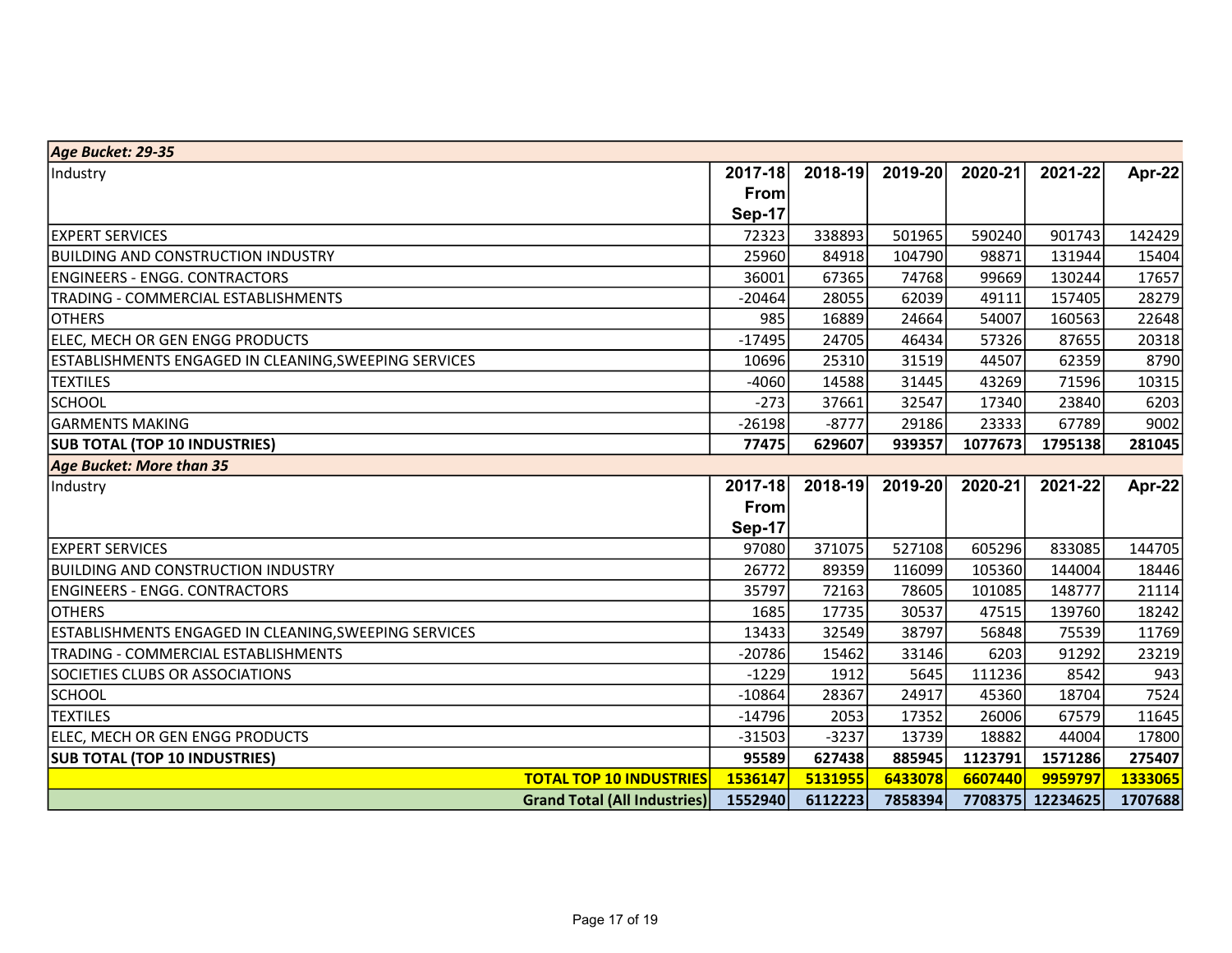| 2017-18 from Sep-17            |                    |                  |                                                |                                  |                    |                    |                  |                                                            |                |                    |                    |                  |                 |                                                        |                   |
|--------------------------------|--------------------|------------------|------------------------------------------------|----------------------------------|--------------------|--------------------|------------------|------------------------------------------------------------|----------------|--------------------|--------------------|------------------|-----------------|--------------------------------------------------------|-------------------|
|                                |                    |                  | Number of New EPF Subscribers during the Month |                                  |                    |                    |                  | Number of members that ceased subscribing during the month |                |                    |                    |                  |                 | Number of exited members who rejoined and resubscribed |                   |
| Age Slab                       | Male               | Female           | Transgender                                    | Not Available                    | Total              | Male               | Female           | Transgender                                                | Not Available  | Total              | Male               | Female           | Transgender     | Not Available                                          | Total             |
| $A - 18$                       | 43488              | 13444            | 16                                             | $\Omega$                         | 56948              | 9121               | 6269             | 2                                                          | 443            | 15835              | 339                | 173              | $\overline{0}$  | $\Omega$                                               | 512               |
| $B - 18 - 21$                  | 1650881            | 305266           | 365                                            | $\circ$                          | 1956512            | 867108             | 181901           | $\overline{121}$                                           | 8657           | 1057787            | 51590              | 10452            | 7               | $\mathcal{P}$                                          | 62051             |
| $C - 22 - 25$                  | 1865623            | 407532           | 390                                            | 0l                               | 2273545            | 1507374            | 364369           | 156                                                        | 25230          | 1897129            | 144823             | 37742            | 13              | 21                                                     | 182599            |
| $D - 26 - 28$                  | 919748             | 187227           | 182                                            | $\overline{0}$                   | 1107157            | 976600             | 221744           | 69                                                         | 20322          | 1218735            | 133696             | 28103            | 4 <sup>1</sup>  | 28                                                     | 161831            |
| $E - 29 - 35$<br>$-35$         | 1214635<br>1228968 | 308803<br>310224 | 277<br>335                                     | $\overline{0}$<br>$\overline{0}$ | 1523715<br>1539527 | 1375062<br>1401532 | 316507<br>348146 | 122<br>93                                                  | 36964<br>59877 | 1728655<br>1809648 | 200279<br>153169   | 34884<br>27871   | 16<br>12        | 36<br>65                                               | 235215<br>181117  |
| <b>TOTAL</b>                   | 6923343            | 1532496          | 1565                                           | 0                                | 8457404            | 6136797            | 1438936          | 563                                                        | 151493         | 7727789            | 683896             | 139225           | 52              | 152                                                    | 823325            |
|                                |                    |                  |                                                |                                  |                    |                    |                  | 2018-19                                                    |                |                    |                    |                  |                 |                                                        |                   |
| $A - 18$                       | 87869              | 31251            | 3                                              | 0l                               | 119123             | 19426              | 10405            | 4 <sup>1</sup>                                             | 247            | 30082              | 3976               | 2060             | 0               | - 1                                                    | 6037              |
| $B - 18 - 21$                  | 2823682            | 643061           | 86                                             | 0                                | 3466829            | 1361213            | 288872           | 109                                                        | 2724           | 1652918            | 447207             | 81720            | 38              | 124                                                    | 529089            |
| $C - 22 - 25$                  | 2876479            | 763398           | 76                                             | 0                                | 3639953            | 2377895            | 602712           | 153                                                        | 11919          | 2992679            | 914107             | 209613           | 78              | 629                                                    | 1124427           |
| $D - 26 - 28$                  | 1397099            | 343527           | 40                                             | $\Omega$                         | 1740666            | 1587940            | 377488           | 87                                                         | 10974          | 1976489            | 675638             | 138161           | 30              | 749                                                    | 814578            |
| $E - 29 - 35$                  | 1873151            | 572198           | 48                                             | $\overline{0}$                   | 2445397            | 2246297            | 527014           | 143                                                        | 19939          | 2793393            | 936132             | 175232           | 71              | 1308                                                   | 1112743           |
| $F - 35$                       | 1961800            | 570527           | 52                                             | $\overline{2}$                   | 2532381            | 2253688            | 562285           | 143                                                        | 35264          | 2851380            | 733076             | 143200           | 36              | 1629                                                   | 877941            |
| <b>TOTAL</b>                   | 11020080           | 2923962          | 305                                            | $\overline{2}$                   | 13944349           | 9846459            | 2368776          | 639                                                        | 81067          | 12296941           | 3710136            | 749986           | 253             | 4440                                                   | 4464815           |
|                                |                    |                  |                                                |                                  |                    |                    |                  | 2019-20                                                    |                |                    |                    |                  |                 |                                                        |                   |
| $A - 18$                       | 73823              | 28053            | $\mathbf{3}$                                   | 410                              | 102289             | 16436              | 10861            | 0                                                          | 38             | 27335              | 9392               | 4205             | 1               | $\Omega$                                               | 13598             |
| $B - 18 - 21$                  | 2345791            | 600285           | 59                                             | 12                               | 2946147            | 1154101            | 275633           | 46                                                         | 147            | 1429927            | 869966             | 153306           | 37              | 0                                                      | 1023309           |
| $C - 22 - 25$                  | 2208674            | 663699           | 61                                             | 41                               | 2872475            | 2100579            | 574336           | 72                                                         | 1084           | 2676071            | 1647355            | 353155           | 37              | $\Omega$                                               | 2000547           |
| $D - 26 - 28$                  | 1004526            | 278069           | 36                                             | 51                               | 1282682            | 1396834            | 355609           | 36                                                         | 1156           | 1753635            | 1130035            | 223766           | 30              | $\Omega$                                               | 1353831           |
| $E - 29 - 35$                  | 1396402            | 477298           | 59                                             | 139                              | 1873898            | 2064099            | 496010           | 68                                                         | 2584           | 2562761            | 1576100            | 303351           | 59              | -9                                                     | 1879519           |
| $F - 35$                       | 1489351            | 473257           | 56                                             | 528                              | 1963192            | 2027776            | 513901           | 89                                                         | 5419           | 2547185            | 1282251            | 261520           | 39              | 11                                                     | 1543821           |
| <b>TOTAL</b>                   | 8518567            | 2520661          | 274                                            | 1181                             | 11040683           | 8759825            | 2226350          | 311                                                        | 10428          | 10996914           | 6515099            | 1299303          | 203             | 20                                                     | 7814625           |
|                                |                    |                  |                                                |                                  |                    |                    |                  | 2020-21                                                    |                |                    |                    |                  |                 |                                                        |                   |
| $A - 18$                       | 59935              | 23410            | $\overline{1}$                                 | $\mathbf{1}$                     | 83347              | 10375              | 8338             | -ol                                                        | 4 <sup>1</sup> | 18717              | 4201               | 2870             | 0               | $\Omega$                                               | 7071              |
| $B - 18 - 21$                  | 1885407<br>1616288 | 423709           | 31<br>37                                       | $\overline{4}$<br>$\overline{7}$ | 2309151            | 845609             | 205363           | 13                                                         | $\overline{5}$ | 1050990            | 755801             | 130405           | 17<br>49        | $\Omega$                                               | 886223<br>2229908 |
| $C - 22 - 25$<br>$D - 26 - 28$ | 717797             | 473791<br>190842 | 18                                             | $\overline{7}$                   | 2090123<br>908664  | 1741385<br>1207911 | 474153<br>297393 | 37<br>27                                                   | 290<br>480     | 2215865<br>1505811 | 1876162<br>1294089 | 353697<br>241392 | 29              | $\Omega$                                               | 1535510           |
| $E - 29 - 35$                  | 1052037            | 382232           | 33                                             | 20                               | 1434322            | 1876453            | 464700           | 31                                                         | 947            | 2342131            | 1864799            | 372264           | 33              | $\overline{4}$                                         | 2237100           |
| $F - 35$                       | 1272200            | 451032           | 19                                             | 40                               | 1723291            | 2077028            | 570595           | 33                                                         | 1867           | 2649523            | 1673680            | 372978           | 42              | 2                                                      | 2046702           |
| <b>TOTAL</b>                   | 6603664            | 1945016          | 139                                            | 79                               | 8548898            | 7758761            | 2020542          | 141                                                        | 3593           | 9783037            | 7468732            | 1473606          | 170             | 6                                                      | 8942514           |
|                                |                    |                  |                                                |                                  |                    |                    |                  | 2021-22                                                    |                |                    |                    |                  |                 |                                                        |                   |
| $A - 18$                       | 65532              | 23818            | $\mathbf{0}$                                   | $\overline{2}$                   | 89352              | 12284              | 10037            | -o l                                                       | 8              | 22329              | 4879               | 3759             | 0               | 0                                                      | 8638              |
| $B - 18 - 21$                  | 2442639            | 655394           | 18                                             | 11                               | 3098062            | 1047980            | 246818           | 6                                                          | $\overline{A}$ | 1294808            | 965377             | 186079           | 6               |                                                        | 1151462           |
| $C - 22 - 25$                  | 2142970            | 786469           | 32                                             | 20                               | 2929491            | 2154385            | 616630           | 45                                                         | 153            | 2771213            | 2678748            | 580802           | 61              | $\Omega$                                               | 3259611           |
| $D - 26 - 28$                  | 895461             | 290262           | 22                                             | 19                               | 1185764            | 1550152            | 410791           | 21                                                         | 310            | 1961274            | 2005938            | 430691           | 32              | $\Omega$                                               | 2436661           |
| $E - 29 - 35$                  | 1215955            | 500328           | 32                                             | 32                               | 1716347            | 2376500            | 596414           | 38                                                         | 988            | 2973940            | 2926561            | 619970           | 43              | 2 <sup>1</sup>                                         | 3546576           |
| $F - 35$                       | 1339485            | 506493           | 31                                             | 38                               | 1846047            | 2331975            | 634230           | 46                                                         | 1937           | 2968188            | 2408732            | 549583           | 45              | 61                                                     | 2958366           |
| <b>TOTAL</b>                   | 8102042            | 2762764          | $\overline{135}$                               | 122                              | 10865063           | 9473276            | 2514920          | 156                                                        | 3400           | 11991752           | 10990235           | 2370884          | 187             | 8 <sup>1</sup>                                         | 13361314          |
|                                |                    |                  |                                                |                                  |                    |                    |                  | April 2022                                                 |                |                    |                    |                  |                 |                                                        |                   |
| $A - 18$                       | 5447               | 1233             | $\overline{0}$                                 | 0                                | 6680               | 357                | 248              | 0                                                          | $\overline{0}$ | 605                | 259                | 201              | 0               | $\Omega$                                               | 460               |
| $B - 18 - 21$                  | 194969             | 51421            | $\mathbf{0}$                                   |                                  | 246391             | 28288              | 8214             | 1                                                          | $\Omega$       | 36503              | 65199              | 13669            | 0               |                                                        | 78868             |
| $C - 22 - 25$                  | 177496             | 71050            | $\overline{1}$                                 | $\overline{2}$                   | 248549             | 66434              | 23766            | $\overline{1}$                                             | $\overline{2}$ | 90203              | 222932             | 48380            | 4 <sup>1</sup>  | $\Omega$                                               | 271316            |
| $D - 26 - 28$                  | 74168              | 28066            |                                                | 5                                | 102240             | 47972              | 15785            | $\overline{1}$                                             | $\overline{4}$ | 63762              | 173680             | 36380            | $\overline{7}$  | $\Omega$                                               | 210067            |
| $E - 29 - 35$<br>$-235$        | 101592<br>119271   | 47699<br>50313   | $\overline{4}$                                 | $\overline{3}$<br>9              | 149295<br>169597   | 73713<br>69417     | 22240<br>23251   | 1<br>$\mathbf{1}$                                          | 26<br>50       | 95980<br>92719     | 265068<br>228802   | 55732<br>54389   | 5               | $\Omega$                                               | 320805<br>283192  |
|                                |                    |                  |                                                |                                  |                    |                    |                  | 5                                                          |                |                    |                    |                  |                 |                                                        |                   |
| <b>TOTAL</b>                   | 672943             | 249782           | $\overline{7}$                                 | 20 <sub>2</sub>                  | 922752             | 286181             | 93504            |                                                            | 82             | 379772             | 955940             | 208751           | 17 <sup>1</sup> | $\Omega$                                               | 1164708           |